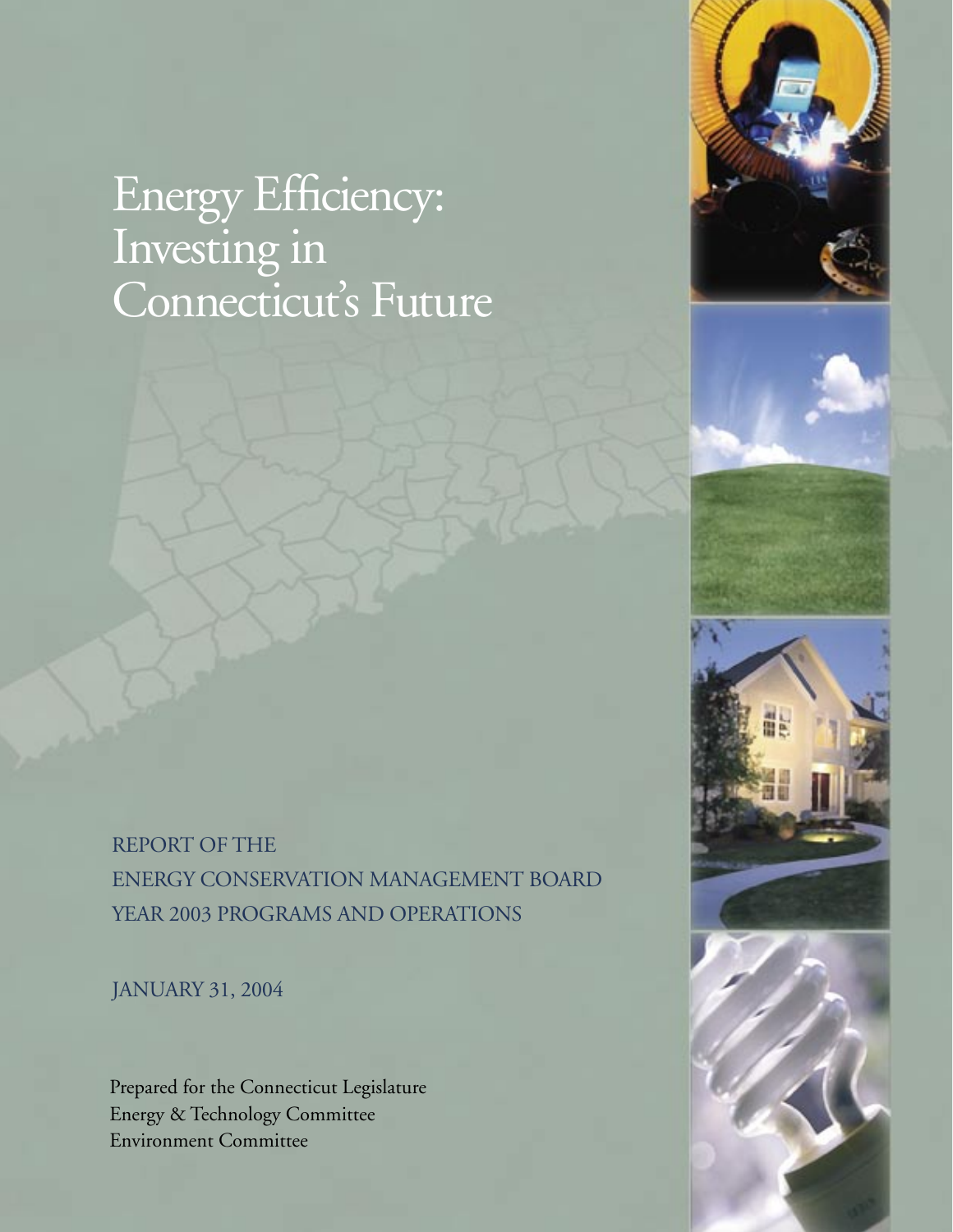# Connecticut's Conservation & Load Management Fund Activities Reduce Harmful Greenhouse Gases

# 2003 Annual Energy Saved is 130.7 Million kWh This Savings is Equivalent to:



61,400 Tons of Coal Not Burned

9.9 Million Gallons of Oil Not Burned

18,300 Cars Off the Road

16,600 Homes with Electric Energy per Year

\$13 Million Saved in Electric Energy Costs

BASED ON 2003 DATA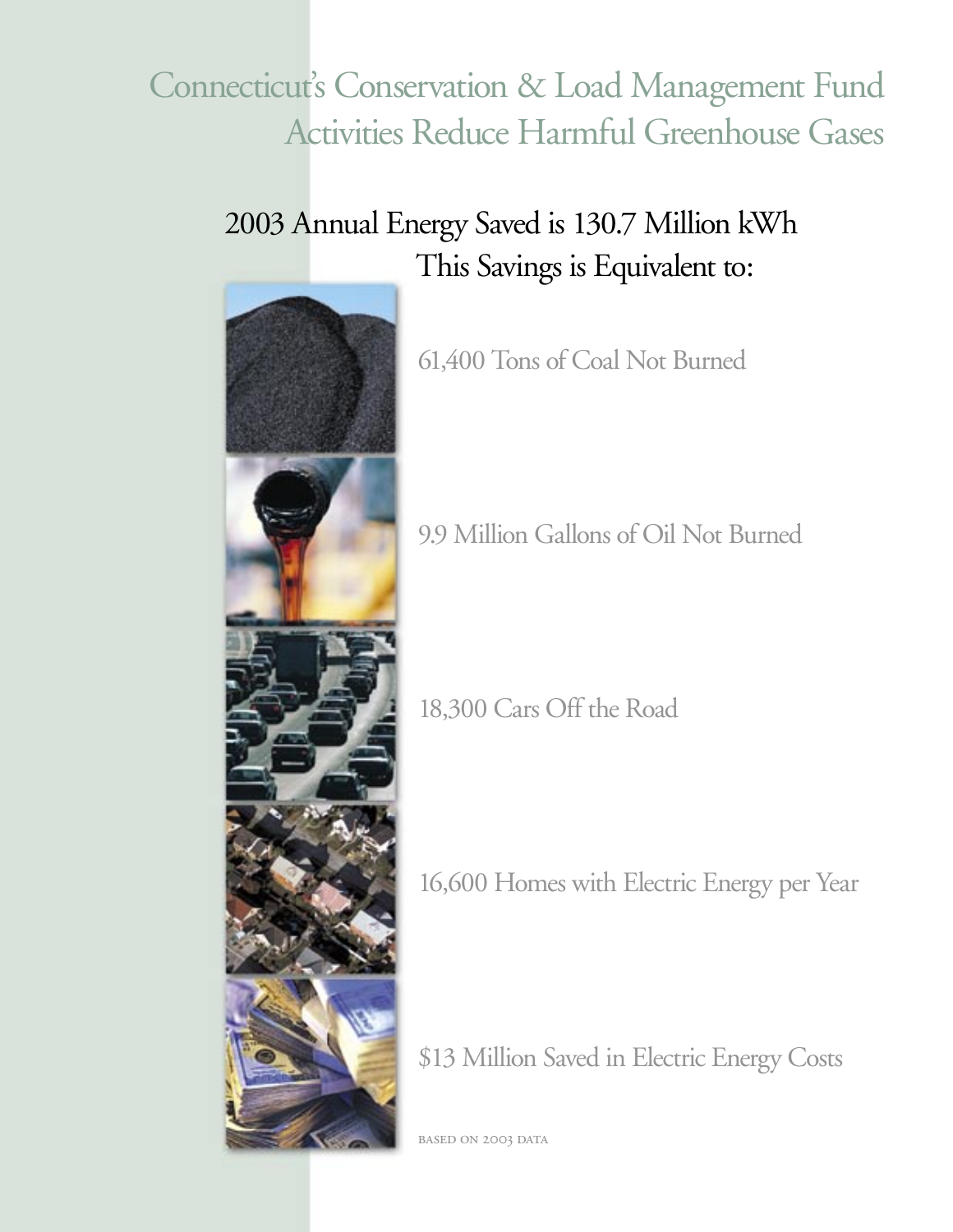## Table of Contents

#### year 2003 programs and operations

| <b>EXECUTIVE SUMMARY</b>                                                                       | 2   |
|------------------------------------------------------------------------------------------------|-----|
| ASSISTANCE TO CUSTOMERS IN CONNECTICUT TOWNS                                                   | 4   |
| CONNECTICUT'S CONSERVATION FUND PROGRAMS AND<br>OPERATIONS RANKED NUMBER 1 IN NORTHEAST REGION | 6   |
| <b>ECONOMIC BENEFITS</b>                                                                       | 7   |
| ECONOMIC BENEFITS: SAMPLE LIST OF CUSTOMERS SERVED                                             | 8   |
| ECONOMIC BENEFITS: CL&P CASE STUDIES                                                           | ΙO  |
| <b>ECONOMIC BENEFITS: UI CASE STUDIES</b>                                                      | 11  |
| PEAK DEMAND IMPACT                                                                             | 12  |
| SOUTHWESTERN CONNECTICUT (SWCT) FOCUS                                                          | 13  |
| <b>BENEFITS: OVERALL BENEFITS TO CUSTOMERS</b>                                                 | 15  |
| BENEFITS: ENVIRONMENTAL BENEFITS TO CONNECTICUT                                                | 17  |
| BENEFITS: BENEFITS TO LOW-INCOME CUSTOMERS                                                     | т8  |
| RESEARCH, DEVELOPMENT & DEMONSTRATION<br>(RD&D) PROJECT COMMITMENTS                            | 19  |
| <b>ISSUES FOR 2004</b>                                                                         | 20  |
| CL&P & UI 2004 PROPOSED BUDGET SUMMARY                                                         | 2I  |
| CONNECTICUT C&LM BUDGET ALLOCATIONS                                                            | 22  |
| BENEFITS OF CONNECTICUT'S CONSERVATION<br>PROGRAMS FAR EXCEED COSTS                            | 23  |
| CL&P C&LM PROGRAM SUMMARY FOR 2004 -<br>RESIDENTIAL PROGRAMS                                   | 24  |
| CL&P C&LM PROGRAM SUMMARY FOR 2004 -<br>COMMERICAL & INDUSTRIAL PROGRAMS                       | 25  |
| UI C&LM PROGRAM SUMMARY FOR 2004 -<br>RESIDENTIAL PROGRAMS                                     | 26  |
| UI C&LM PROGRAM SUMMARY FOR 2004 -<br>COMMERICAL & INDUSTRIAL PROGRAMS                         | 27  |
| ENERGY CONSERVATION MANAGEMENT BOARD GOALS AND OBJECTIVES                                      | 28  |
| ENERGY CONSERVATION MANAGEMENT BOARD MEMBERS                                                   | IBC |

numbers for 2003 in this report are preliminary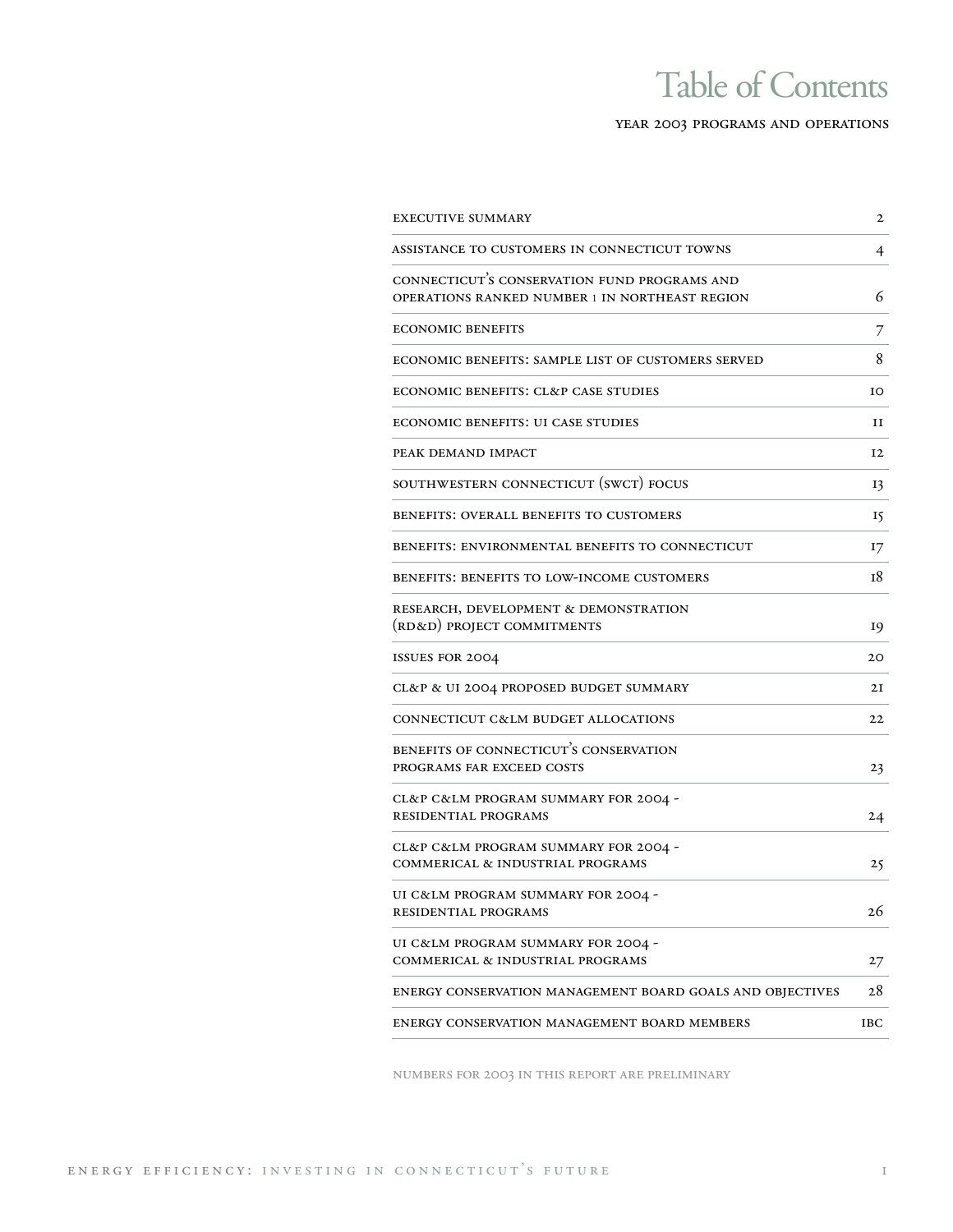## Executive Summary

connecticut conservation and load management (c&lm) fund – 2003 achievements

The Connecticut Conservation and Load Management Fund (Fund) was created by the State Legislature to provide cost-effective energy conservation programs and market transformation initiatives. CGS § 16-245m. The Energy Conservation Management Board (ECMB) was created by the State Legislature to advise and assist the State's electric distribution companies in the development and implementation of these programs and initiatives. The Department of Public Utility Control (DPUC) is responsible for final approval of the programs.

Customers of The United Illuminating Company (UI) and The Connecticut Light and Power Company (CL&P) contribute to the Fund through a conservation surcharge on their electric bills. In 2003, UI and CL&P customers contributed over \$88 million to the Fund. Section 20 of Public Act 03-02 diverted \$1 million per month from the Fund to the State's General Fund. The DPUC ordered both Companies to only expend C&LM funds collected through June 30, 2003 due to budget uncertainty. By July 1, 2003, most C&LM programs were suspended. Ultimately, PA 03-06 required a significant portion of the Fund to be used to securitize a bonding mechanism with the proceeds going to the State's General Fund. Legislative determination to use a securitization mechanism allowed the Fund to continue provision of some C&LM services.

However, the diversion of C&LM collections to the General Fund has significantly reduced C&LM in Connecticut. The amount actually available for conservation programs in 2003 was reduced by 25 percent and the impact to the C&LM budget in 2004 will be a reduction in program funding of 44 percent. Approximately, 84,000 residential customers and 2,500 businesses were not served in 2003 due to the Fund's diversion.

While facing significant financial challenges in 2003, UI and CL&P, with guidance from the ECMB, continued to administer the State's energy conservation programs in a cost-effective manner. These programs have proven to be highly effective in reducing energy consumption, providing significant cost savings, reducing air pollution and promoting economic development and energy security to Connecticut residents and businesses. In 2003, program achievements included:

**ENERGY AND COST SAVINGS: Connecticut saved enough electricity from energy** conservation programs over the life of the measures installed from 2000-2003 to power 1.8 million homes with electricity for a year. Connecticut's 2000-2003 conservation programs will result in lifetime electricity savings of 14.2 billion kWh through 2018. Connecticut residents and businesses achieved energy savings of approximately 130.7 million kWh in 2003. At the average price of \$0.10 per kWh, this equates to an energy cost savings of nearly \$13 million annually, and a projected long-term savings of approximately \$206 million over the lifetime of the installed measures. Had full funding been available, Connecticut residents and businesses could have saved an additional 104 million kWh in 2003.

*The ECMB was created by the Legislature to advise the Department of Public Utility Control (DPUC) and the State's electric distribution companies in formulating energy conservation and load management programs and to promote market transformation.*

*Conservation program participants saved over \$13 million in 2003.*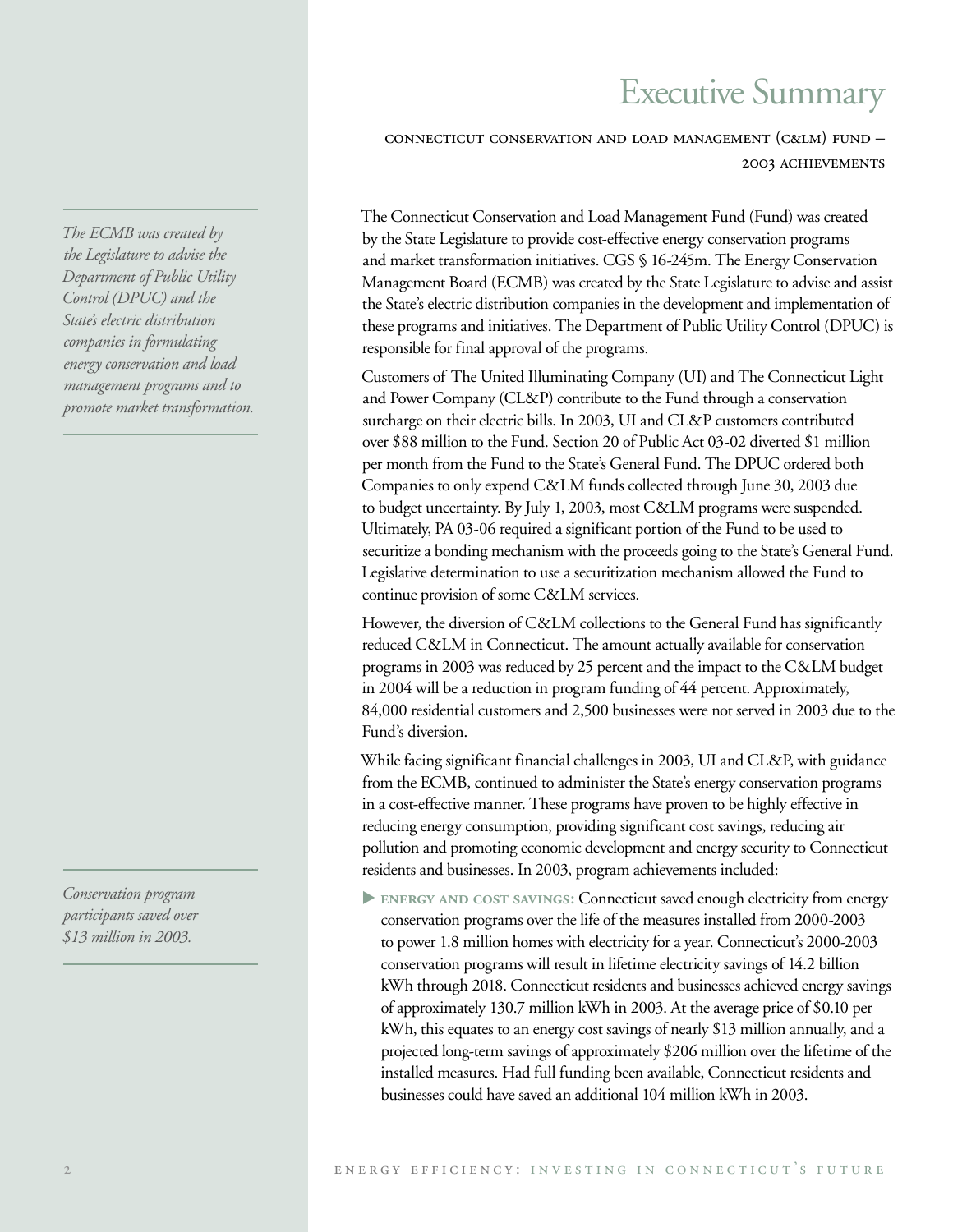*The Connecticut Conservation and Load Management Fund programs and services created over 1,000 non-utility jobs in the energy efficiency industry.* 

*There were more than 236,000 instances of participation in the State's energy efficiency programs in 2003.*

*Conservation Fund efforts support the State's Climate Change objectives.*

*C&LM programs help reduce peak load in SWCT.*

- **ECONOMIC BENEFITS: Connecticut businesses and consumers purchase equipment** and technical services through participation in energy conservation programs and this generates additional revenues for the State in income, business, and sales taxes from Conservation Fund efforts. Over 1,000 jobs, beyond those within the Companies, in the energy efficiency industry are created to implement C&LM Fund programs and services. Conservation activities utilize the services of Connecticut retailers, energy services companies, architects, engineers, mechanical and electrical contractors and construction companies throughout the State. Over 1,925 small and 1,055 medium and large businesses participated in the State's 2003 conservation programs. The Fund enables businesses to be more competitive by lowering their operating costs and enhancing productivity from improved manufacturing processes. The Fund helps Connecticut companies grow and stay in the State as well as attract new businesses to Connecticut. Approximately \$1.3 million was awarded in 2003 for Research, Development and Demonstration projects for energy efficiency and environmentally-friendly distributed generation. Connecticut would have realized increased economic benefits with the availability of full conservation funding. With full funding, an additional 1,800 small and 700 medium and large businesses could have participated in conservation programs.
- **customers served:** There were more than 236,000 instances of participation in the State's energy efficiency programs in 2003. These programs are tailored to meet the specific needs of all customer classes; therefore all customer classes benefit: large and small businesses, homeowners and renters, state and local governments and customers with lowincome. Educational institutions, manufacturers, small retailers, non-profit organizations and some 9,060 low-income customers, for example, reduced energy consumption and costs. With full funding, an additional 86,000 customers could have been served.
- **environmental benefits:** Energy efficiency programs reduce pollution by reducing electrical demand and power production, thereby decreasing the amount of air pollutants generated. It is estimated that efficiency measures implemented in 2003 will reduce the potential levels of pollutant emissions  $(SO_x)$  and  $NO_x$ ) in Connecticut by 287 tons per year. The carbon dioxide emissions avoided will be an additional 87,500 tons per year. Carbon dioxide is a prime greenhouse gas and has been linked with increased potential for global warming and climate change. Connecticut's Conservation Fund efforts are consistent with and support the state's environmental initiatives to reduce carbon dioxide, ozone, and fine particulate emissions. With full funding emissions could have been reduced by an additional 80%.
- **PEAK LOAD REDUCTION: Reductions in electrical demand resulting from energy** conservation and load management activities are especially important during periods of very high peak demand when availability of electrical supplies is less certain. The estimated peak demand reduction available in Connecticut attributed to energy conservation and load management programs delivered in 2002 was 98,500 kW. This reduction serves to relieve stressed transmission lines in the State and especially in the critical towns in southwestern Connecticut (SWCT). Program funding was less certain in 2003 and the peak demand reduction was 89,500 kW. Further peak demand reductions of 18,500 kW could have been achieved with full funding.

To learn more about Connecticut's energy conservation programs, call UI at 1-877-WISE USE, CL&P at 1-877-602- SAVE or visit the following web sites: www.state.ct.us/dpuc/ecmb (ECMB); www.uinet.com (UI); www.cl-p.com (CL&P).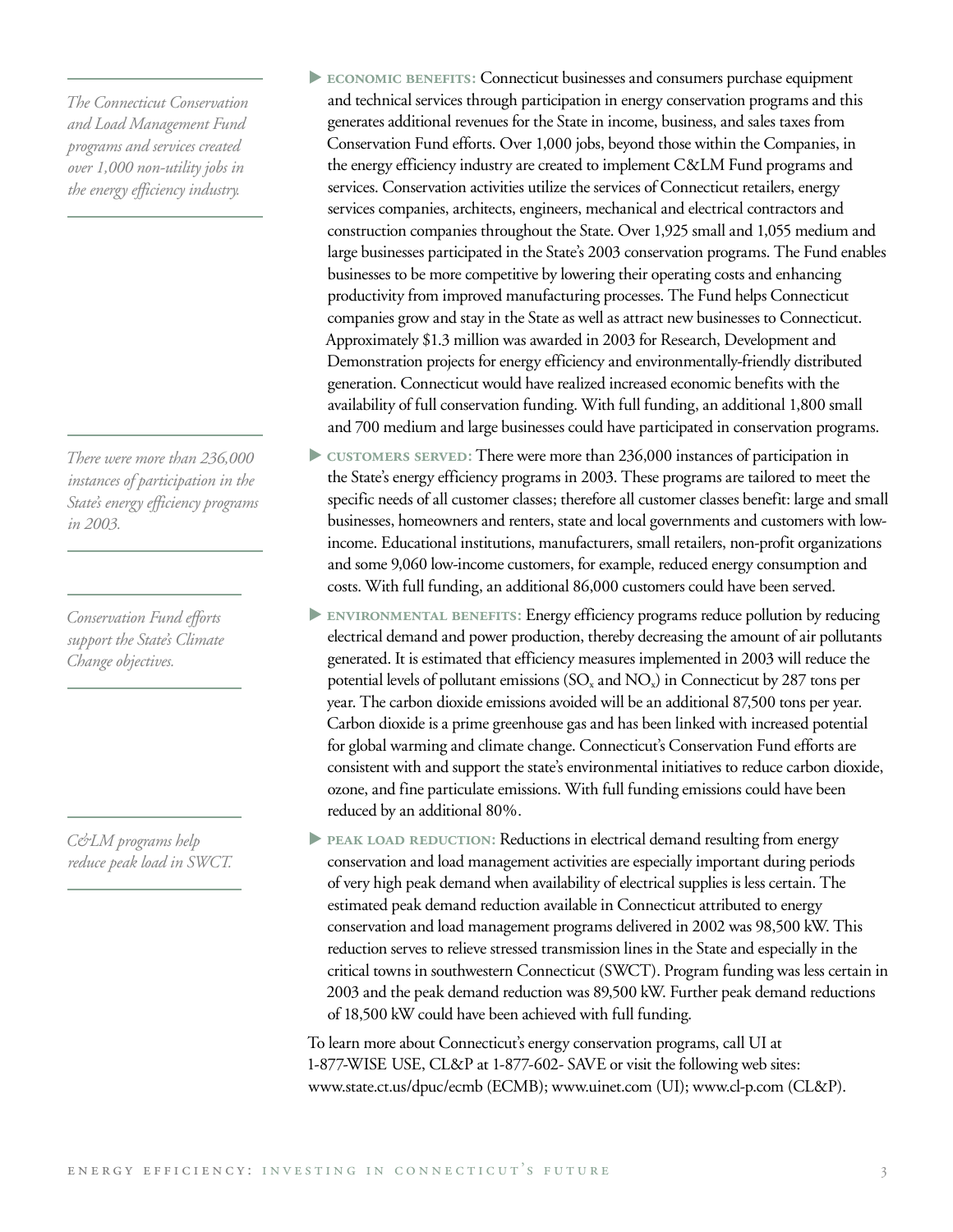# Assistance to Customers in Connecticut Towns\*

| <b>ANDOVER</b>      | \$42,503    | <b>EAST HAMPTON</b>  | \$237,955   |
|---------------------|-------------|----------------------|-------------|
| <b>ANSONIA</b>      | \$103,244   | <b>EAST HARTFORD</b> | \$464,360   |
| <b>ASHFORD</b>      | \$9,004     | <b>EAST HAVEN</b>    | \$30,962    |
| <b>AVON</b>         | \$364,917   | <b>EAST LYME</b>     | \$439,166   |
| <b>BARKHAMSTED</b>  | \$13,067    | <b>EAST WINDSOR</b>  | \$103,665   |
| <b>BEACON FALLS</b> | \$26,583    | <b>EASTFORD</b>      | \$7,429     |
| <b>BERLIN</b>       | \$299,188   | <b>EASTON</b>        | \$90,654    |
| <b>BETHANY</b>      | \$17,368    | <b>ELLINGTON</b>     | \$91,177    |
| <b>BETHEL</b>       | \$228,819   | <b>ENFIELD</b>       | \$980,767   |
| <b>BETHLEHEM</b>    | \$21,758    | <b>ESSEX</b>         | \$57,884    |
| <b>BLOOMFIELD</b>   | \$498,883   | <b>FAIRFIELD</b>     | \$543,218   |
| <b>BOLTON</b>       | \$7,339     | <b>FARMINGTON</b>    | \$313,847   |
| <b>BRANFORD</b>     | \$65,796    | <b>FRANKLIN</b>      | \$21,040    |
| <b>BRIDGEPORT</b>   | \$1,078,586 | <b>GLASTONBURY</b>   | \$318,783   |
| <b>BRIDGEWATER</b>  | \$3,599     | <b>GOSHEN</b>        | \$9,732     |
| <b>BRISTOL</b>      | \$1,023,279 | <b>GRANBY</b>        | \$53,962    |
| <b>BROOKFIELD</b>   | \$95,888    | <b>GREENWICH</b>     | \$4II,273   |
| <b>BROOKLYN</b>     | \$63,476    | <b>GRISWOLD</b>      | \$45,827    |
| <b>BURLINGTON</b>   | \$34,150    | <b>GROTON</b>        | \$304,444   |
| <b>CANAAN</b>       | \$I4,28I    | <b>GUILFORD</b>      | \$204,823   |
| <b>CANTERBURY</b>   | \$II,097    | <b>HADDAM</b>        | \$35,224    |
| <b>CANTON</b>       | \$30,986    | <b>HAMDEN</b>        | \$404,754   |
| <b>CHAPLIN</b>      | \$1,798     | <b>HAMPTON</b>       | \$7,949     |
| <b>CHESHIRE</b>     | \$2I4,65I   | <b>HARTFORD</b>      | \$1,439,858 |
| <b>CHESTER</b>      | \$10,689    | <b>HARTLAND</b>      | \$3,446     |
| <b>CLINTON</b>      | \$36,979    | <b>HARWINTON</b>     | \$104,759   |
| <b>COLCHESTER</b>   | \$72,456    | <b>HEBRON</b>        | \$234,462   |
| <b>COLEBROOK</b>    | \$9,577     | <b>KENT</b>          | \$33,570    |
| <b>COLUMBIA</b>     | \$108,825   | <b>KILLINGLY</b>     | \$510,516   |
| <b>CORNWALL</b>     | \$2,312     | <b>KILLINGWORTH</b>  | \$23,762    |
| <b>COVENTRY</b>     | \$90,442    | <b>LEBANON</b>       | \$14,213    |
| <b>CROMWELL</b>     | \$147,314   | LEDYARD              | \$121,794   |
| <b>DANBURY</b>      | \$1,252,544 | <b>LISBON</b>        | \$20,686    |
| <b>DARIEN</b>       | \$78,703    | <b>LITCHFIELD</b>    | \$60,197    |
| <b>DEEP RIVER</b>   | \$38,373    | <b>LYME</b>          | \$15,951    |
| <b>DERBY</b>        | \$50,843    | <b>MADISON</b>       | \$70,722    |
| <b>DURHAM</b>       | \$80,829    | <b>MANCHESTER</b>    | \$669,701   |
| <b>EAST GRANBY</b>  | \$69,489    | <b>MANSFIELD</b>     | \$567,351   |
| EAST HADDAM         | \$2I,183    | MARLBOROUGH          | \$16,842    |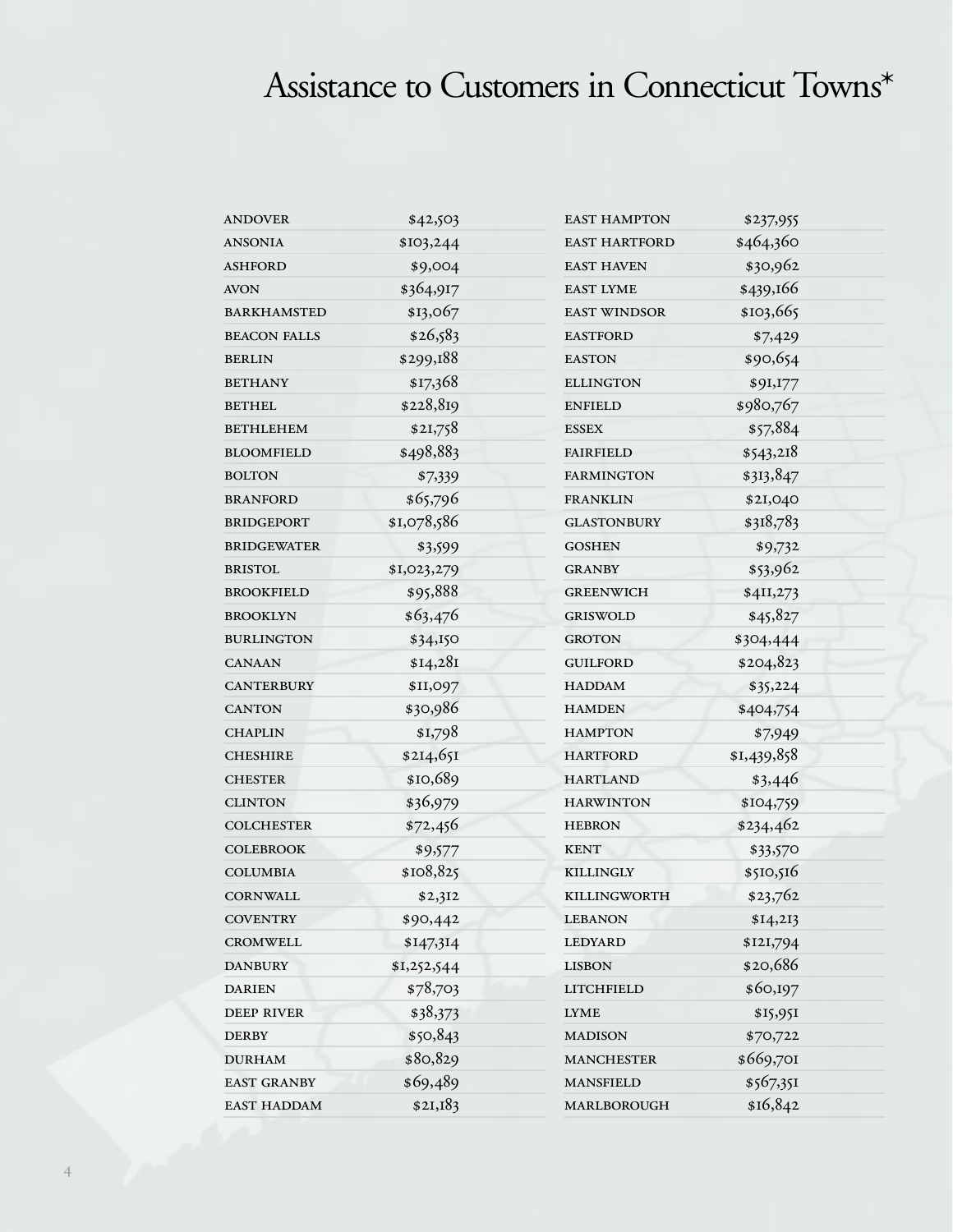| <b>MERIDEN</b>        | \$531,III   | <b>SHARON</b>        | \$6,344     |
|-----------------------|-------------|----------------------|-------------|
| <b>MIDDLEBURY</b>     | \$27,115    | <b>SHELTON</b>       | \$624,796   |
| MIDDLEFIELD           | \$212,055   | <b>SHERMAN</b>       | \$27,810    |
| <b>MIDDLETOWN</b>     | \$626,359   | <b>SIMSBURY</b>      | \$426,532   |
| <b>MILFORD</b>        | \$287,949   | <b>SOMERS</b>        | \$46,447    |
| <b>MONROE</b>         | \$87,438    | SOUTH WINDSOR        | \$841,149   |
| <b>MONTVILLE</b>      | \$80,711    | <b>SOUTHBURY</b>     | \$161,007   |
| <b>MORRIS</b>         | \$4,155     | <b>SOUTHINGTON</b>   | \$236,545   |
| <b>NAUGATUCK</b>      | \$422,408   | <b>SPRAGUE</b>       | \$37,269    |
| <b>NEW BRITAIN</b>    | \$527,466   | <b>STAFFORD</b>      | \$181,012   |
| <b>NEW CANAAN</b>     | \$40,235    | <b>STAMFORD</b>      | \$2,556,552 |
| <b>NEW FAIRFIELD</b>  | \$39,106    | <b>STERLING</b>      | \$26,775    |
| <b>NEW HARTFORD</b>   | \$14,241    | <b>STONINGTON</b>    | \$195,195   |
| <b>NEW HAVEN</b>      | \$1,125,362 | <b>STRATFORD</b>     | \$618,078   |
| <b>NEW LONDON</b>     | \$146,245   | <b>SUFFIELD</b>      | \$168,107   |
| <b>NEW MILFORD</b>    | \$261,179   | <b>THOMASTON</b>     | \$100,912   |
| <b>NEWINGTON</b>      | \$147,819   | THOMPSON             | \$46,799    |
| <b>NEWTOWN</b>        | \$398,001   | <b>TOLLAND</b>       | \$113,404   |
| <b>NORFOLK</b>        | \$2,696     | <b>TORRINGTON</b>    | \$260,449   |
| <b>NORTH BRANFORD</b> | \$4I,834    | TRUMBULL             | \$231,274   |
| NORTH CANAAN          | \$27,754    | <b>UNION</b>         | \$19,413    |
| <b>NORTH HAVEN</b>    | \$381,959   | <b>VERNON</b>        | \$310,959   |
| NORTH STONINGTON      | \$13,915    | <b>VOLUNTOWN</b>     | \$3,26I     |
| <b>NORWALK</b>        | \$I,440,28I | <b>WARREN</b>        | \$1,540     |
| <b>OLD LYME</b>       | \$53,777    | <b>WASHINGTON</b>    | \$19,577    |
| <b>OLD SAYBROOK</b>   | \$65,385    | <b>WATERBURY</b>     | \$1,136,553 |
| <b>ORANGE</b>         | \$131,417   | <b>WATERFORD</b>     | \$124,907   |
| <b>OXFORD</b>         | \$121,068   | <b>WATERTOWN</b>     | \$1,096,368 |
| <b>PLAINFIELD</b>     | \$152,835   | <b>WEST HARTFORD</b> | \$826,982   |
| <b>PLAINVILLE</b>     | \$145,518   | <b>WEST HAVEN</b>    | \$389,127   |
| <b>PLYMOUTH</b>       | \$104,004   | WESTBROOK            | \$22,763    |
| <b>POMFRET</b>        | \$26,645    | <b>WESTON</b>        | \$14,038    |
| <b>PORTLAND</b>       | \$99,306    | <b>WESTPORT</b>      | \$233,990   |
| <b>PRESTON</b>        | \$13,275    | WETHERSFIELD         | \$69,882    |
| PROSPECT              | \$77,892    | WILLINGTON           | \$31,085    |
| <b>PUTNAM</b>         | \$229,589   | <b>WILTON</b>        | \$143,133   |
| <b>REDDING</b>        | \$88,022    | <b>WINCHESTER</b>    | \$73,017    |
| <b>RIDGEFIELD</b>     | \$302,303   | <b>WINDHAM</b>       | \$396,082   |
| ROCKY HILL            | \$337,240   | <b>WINDSOR</b>       | \$515,874   |
| <b>ROXBURY</b>        | \$3,574     | <b>WINDSOR LOCKS</b> | \$127,194   |
| SALEM                 | \$4,975     | <b>WOLCOTT</b>       | \$58,696    |
| <b>SALISBURY</b>      | \$298,383   | <b>WOODBRIDGE</b>    | \$50,545    |
| <b>SCOTLAND</b>       | \$2,960     | <b>WOODBURY</b>      | \$77,917    |
| <b>SEYMOUR</b>        | \$499,932   | <b>WOODSTOCK</b>     | \$76,682    |

\*all figures are approximate and based on 2002 data.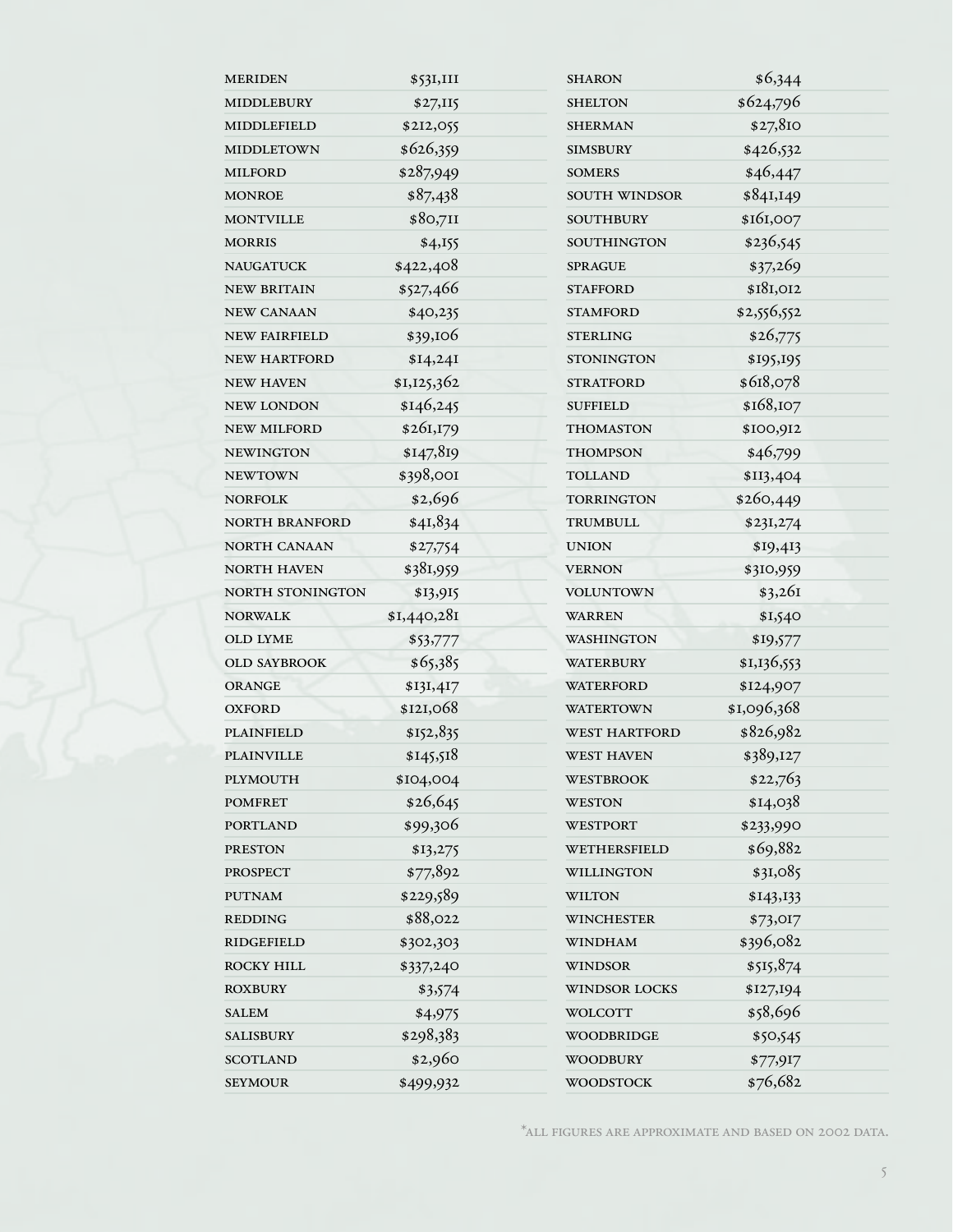# **Connecticut's Conservation Fund Programs and Operations** Ranked Number 1 in Northeast Region

Chart A: Comparison of **Regional Conservation Savings Results** 



Source: Connecticut Office of Consumer Counsel (OCC) Report prepared by Optimal Energy, Inc., entitled "Review of Connecticut's Conservation and Load Management Administrator Performance, Plans and Incentives" dated October 31, 2003.



### 2003 Conservation Fund Programs Received National and Regional Awards And Recognition

|                                        | exand recent carried in and any regional return range range recognition   |
|----------------------------------------|---------------------------------------------------------------------------|
| <b>CT Conservation Fund Program</b>    | Award/Recognition                                                         |
| <b>Custom Services</b>                 | ACEEE - Exemplary                                                         |
| <b>Building Operator Certification</b> | <b>ACEEE</b> - Exemplary                                                  |
| Cool Choice                            | <b>ACEEE</b> - Exemplary                                                  |
| <b>Energy Conscious Construction</b>   | ACEEE - Exemplary                                                         |
| RD&D                                   | <b>ACEEE</b> - Exemplary                                                  |
| ENERGY STAR® Retail Lighting           | EPA ENERGY STAR Leadership in Energy Efficiency                           |
| Prime                                  | The Connecticut Quality Improvement Award Partnership<br>$-$ Gold Award   |
| Community Based Program                | Connecticut Department of Environmental Protection -<br>GreenCircle Award |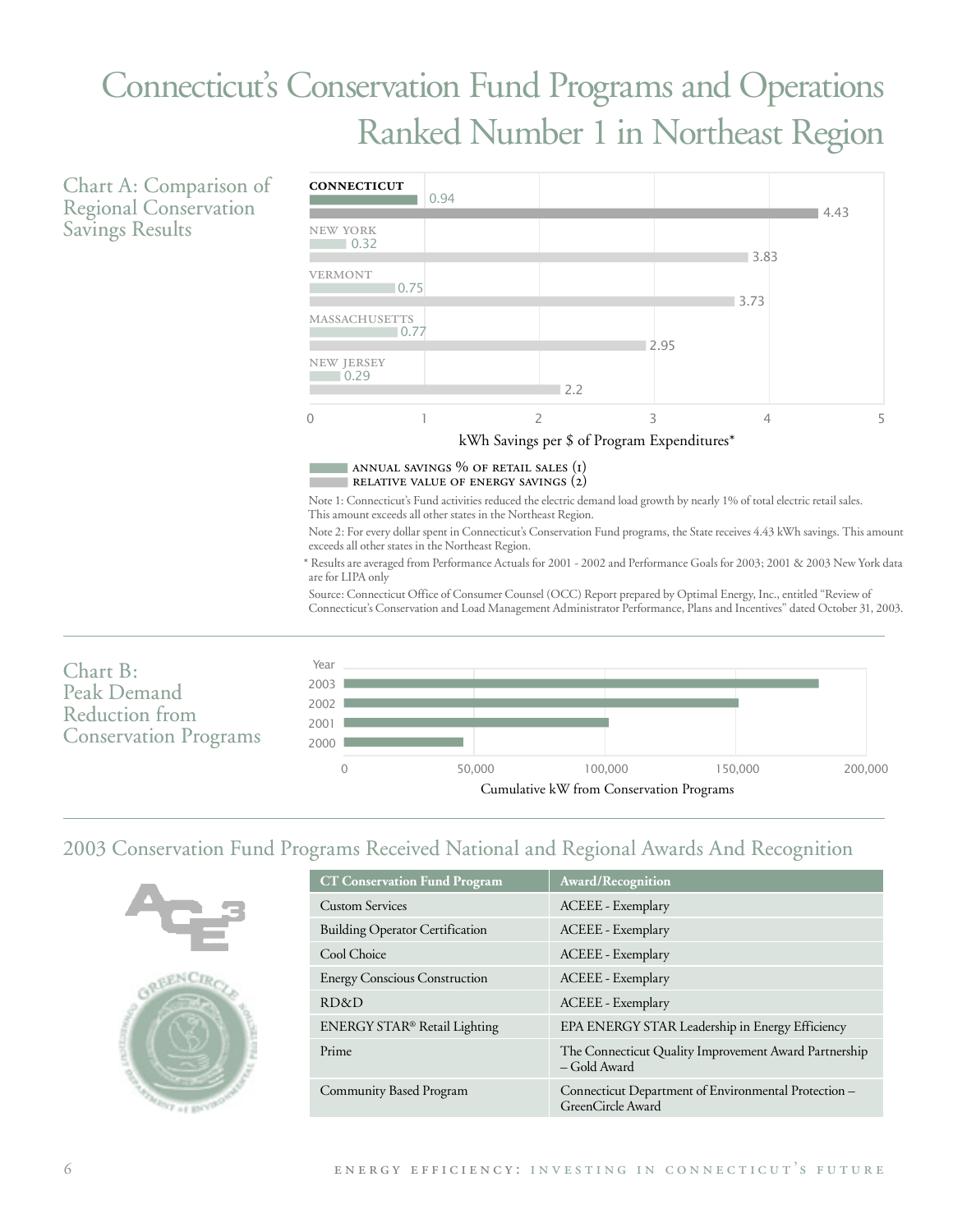## Economic Benefits

- Over \$20.3 million was awarded to 2,980 Connecticut commercial and industrial customers in 2003. As a result, they improved manufacturing efficiencies and reduced their energy consumption thereby making them more competitive and allowing them to remain in Connecticut. A sample listing of these companies is on pages 8 & 9.
- The Connecticut Conservation and Load Management Fund programs and services created over 1,000 non-utility jobs in the energy efficiency industry.
- Conservation programs used the services of dozens of Connecticut businesses such as energy services companies, architects, engineers, mechanical and electrical contractors, and construction companies in providing energy conservation services.
- Each dollar spent in 2003 on Connecticut's Conservation Fund programs will generate \$4.00 in future lifetime savings.
- Connecticut businesses and consumers purchased equipment and technical services through participation in energy conservation programs and this generated additional revenues for the State in income, business and sales taxes from Conservation Fund efforts.
- Approximately 1,925 Connecticut small businesses received services to improve their operating costs. These businesses received zero percent financing to remove barriers to implementing energy efficiency improvements to their facilities.
- The Fund supported Connecticut's new Fuel Cell industry with a grant from the Research, Development and Demonstration Program to promote energy efficiency and environmentally-friendly distributed generation.
- Connecticut's Conservation funds were used to leverage millions of dollars in additional Federal and State grants and private sector contributions for projects.
- Hundreds of retailers in Connecticut participated in the programs especially for ENERGY STAR® products which are also promoted nationally by the U. S. Department of Energy (DOE) and the Environmental Protection Agency (EPA).
- Research, Development and Demonstration activities of the Fund created a core competency in Connecticut for energy efficiency and environmentallyfriendly distributed generation. Approximately \$1.3 million was awarded in 2003. RD&D projects are provided on page 19.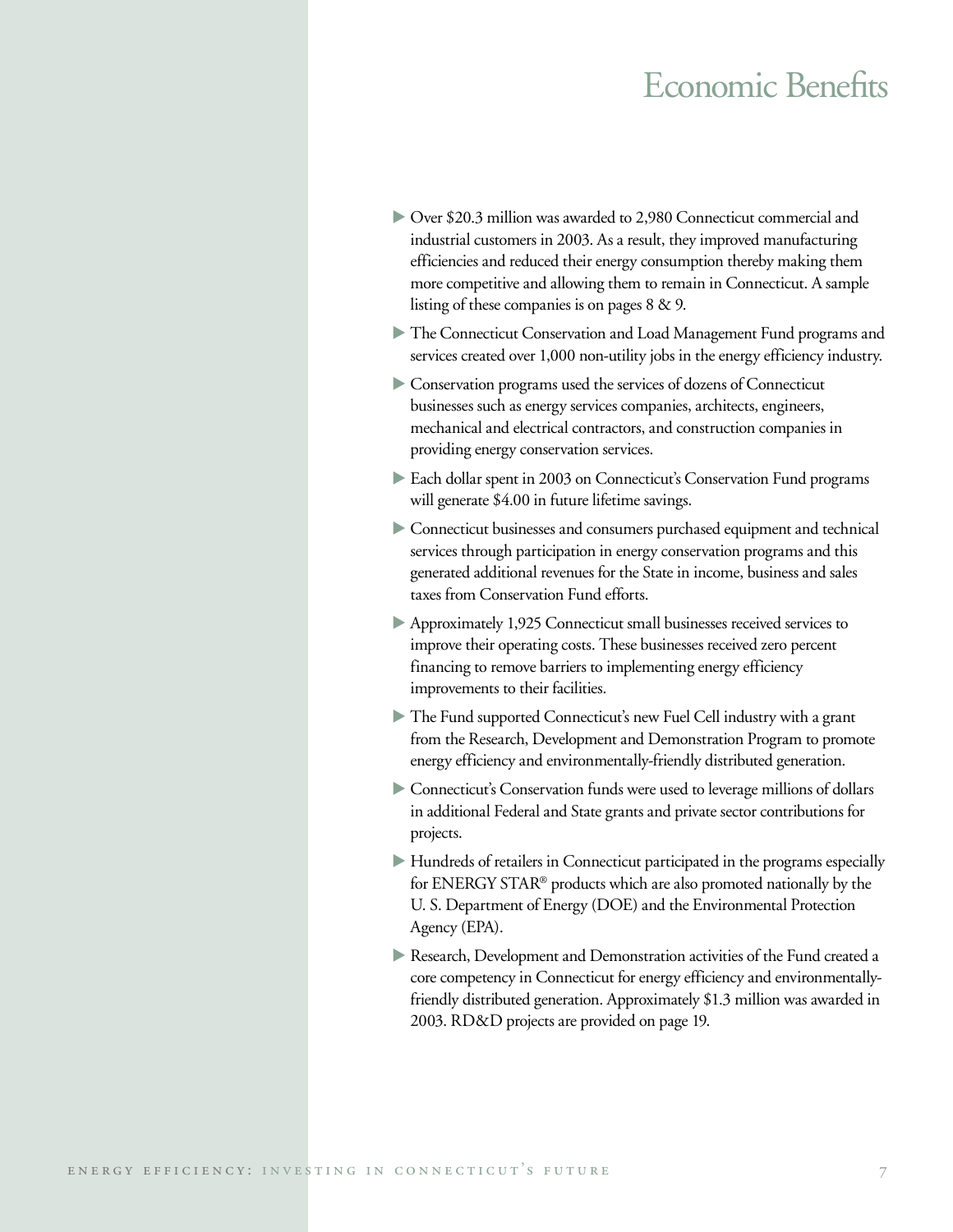## Economic Benefits: Sample List of Customers Served

2,980 Commercial, Industrial and Institutional Customers Participated in 2003

2507 associates llc 3 r developers 85 willow street llc a g bisset company inc. aces arise acme auto supply inc. acucut, inc. aero-craft corp. afm engineering corp. aiw-alton, inc. algoquin industries andover, town of anocoil ansel label & packaging ansonia copper & brass ansonia steel fabrication anstro manufacturing apollo packaging inc. aqua pool & patio aquarion water of ct arthur cocchia & sons associated spring automatic data process **B K M TOTAL OFFICE TODAY** bayer corporation bead industries becton dickinson belltown colonial iga berlin bicycle moped shop best cleaners inc. bic corporation **BIG Y** bob's stores bosco dodge bouffard metal goods bovanos industries, inc. branson ultrasonics corp. BRAXTON MANUFACTURING bridgeport bd. of education bridgeport fittings bristol hospital

brookfield bd. of education

brookfield, town of brooklace, inc. browning & lee inc. candid corporation cannello printing co. cas medical systems inc. chester precision company clifford metal colebrook, town of colonial coating columbia, town of connecticut audubon society connecticut dmv connecticut die cut service connecticut post mall, ltd. costco wholesale court club, the crompton corp crystal llc cvs danbury hospital danielson oil company dari-farms davis iga day kimbal hospital daymarr realty inc. DAYS HOTEL delorge auto body inc. derby bd. of education derecktor shipyards dip top diversified tech corp. domino's pizza ct distribution **CENTER** downtown racquet club duracell world headquarters durham bd. of education durham manufacturing east hartford bd. of education enfield senior center enthone inc. express 764

fairfield bd. of education fairfield university farmington library fireplaces by superior fletcher thompson inc. FORTUNE PLASTICS foxwoods franklin mushroom farms gartner inc. geer woods general drafting & design general electric georgetown market girouard associates global wire, inc. glorias farmer market goodspeed opera house grand pequot tower greek olive, the green tree manor greens farm academy grela well drilling co h & b tool company h m p industries, inc. h. p. hood hamden bd. of education hamden family dental hampford research inc. haynes construction helicopter support inc. hilton garden inn hine bros. hopkins school hospital of st. raphael hotchkiss school, the inline plastic corp. interlude homes intermark fabric international paper interstate lumber company j c penney inc. johnson & memorial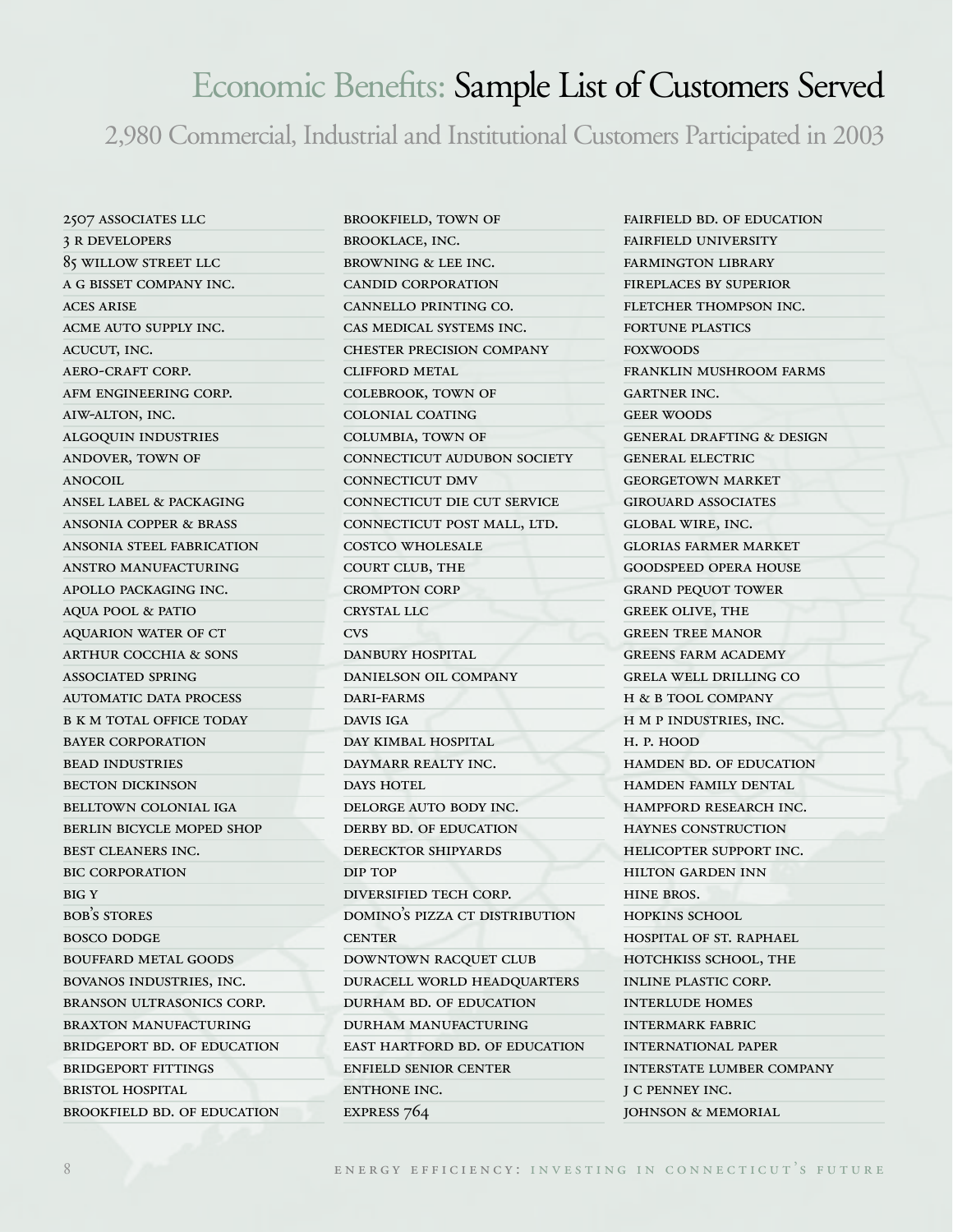journal inquirer kanes market inc. **KANTHAL** kid city kimberly clark kingswood oxford latex foam products lee company, the lindell lumber lisbon bd. of education logue farms loos and company inc. louro corp madison bd. of education manchester memorial hospital mark twain house, the mas associates MATTABASSETT DISTRICT WASTE water treatment plant MATTATUCK SCRAP mccall foundation, inc. meyer gage co. milford bd. of education milford iga llc minute man press modern metal finishing monroe senior center moore north america, inc. moore tool co. morins auto center mulvaney properties namco corp. nasco inc. nasdaq inc. naugatuck auto parts new canaan ymca new hartford, town of new haven bd. of education new haven, city of newberry industries inc. newtown bee newspaper north sails group llc northeast foods northeast graphics northwest connecticut community technical college nova electronics inc. o & g industries OAK LANE COUNTRY CLUB

old lyme country club ownes-brockway oxford health plan oxford paint & hardware packard inc. parsons buick peck manufacturing pegasus manufacturing pepperidge farm inc. physicians health service plastic forming company portland municipal bldg post publishing company precision plastics precision punch premiere of newington prospect vet clinic r. d. scinto inc. ragozzino's regional school district 8 respond system inc. richards chevrolet inc. rogers corporation rogers manufacturing co. sacred heart manor salvation army, the sandovals of darien sargent manufacturing sawyer school, the schwans sales enterprises scotts co, the sikorsky aircraft sky top lanes inc. slone pharmacy, the sorensen transportation southworth dodge inc. spongex international ltd. st. lukes franklin house stanley bostitch staples inc. steak-um company, the stelray products inc. stephen jaguar stew leonards store haus inc. straton industries superior products suresource

talmadge park conv. terry connors ice rink THULE, INC. tilcon connecticut, inc. tolland bd. of education tool tek inc. TRAMMELL CROW trefz corp plaza building TRIDENT INC. trinity college **TRUEBRO** truman arnold company trumbull marriott hotel ultimate interiors unilever union savings bank UNITARIAN SOCIETY university of connecticut urs corporation us repeating arms us surgical corporation v a medical center valley auto supply inc. w. j. stearns & sons wallach surgical devices wampus milford association ward leonard electric WATER POLLUTION CONTROL AUTH. wayside market inc. we george street llc WEBSTER BANK wesleyan university westminster athletic center weston pharmacy WESTVACO wethersfield bd. of education wiffle ball inc. WILTON ANIMAL HOSPITAL windham hospital wolfes enterprises WOODBURY PEWTERS yale-new haven medical yardney electric

t & j iga food market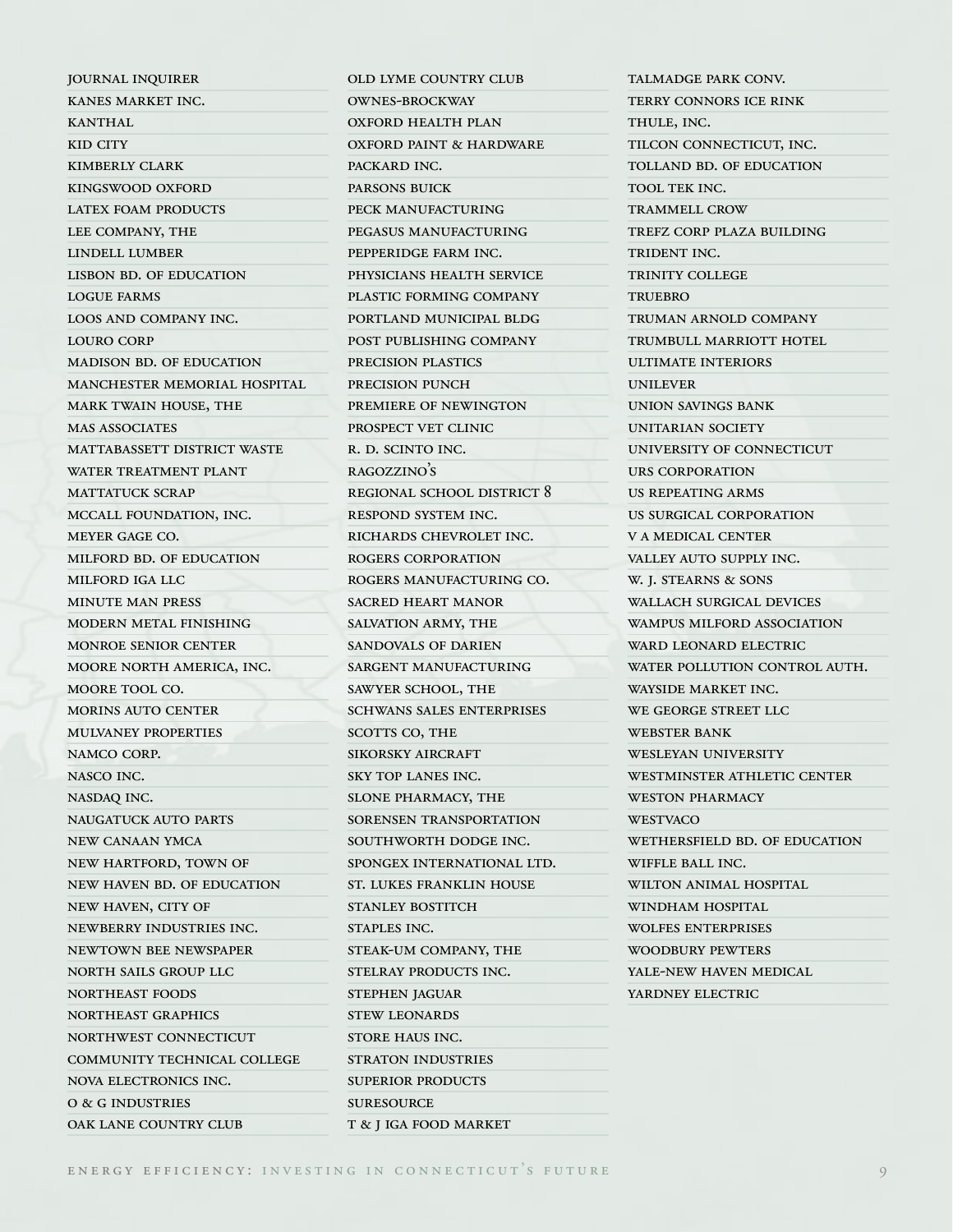#### **energy conscious construction**

The Silas Deane Middle School in Wethersfield recently completed a 121,600 square foot renovation project. Starting in early 2002, CL&P energy experts worked with the project's design team to develop an energy-efficient, clean environment for the school. As a participant in CL&P's C&LM Fund comprehensive Energy Conscious Construction Program (ECC), the town was provided energy-efficient recommendations and building energy analysis. David Whall, Director of Business Services for Wethersfield said, "the process went very smoothly. CL&P took care of everything." Through this program, CL&P provided the Town of Wethersfield with assistance in designing an efficient building and a monetary incentive to cover the additional cost of qualifying energy-efficient measures. As part of the renovation, energyefficient lighting design, window glazing, occupancy sensors, motors, chillers and variable frequency drives were upgraded from standard efficiency equipment. Carbon dioxide  $(CO_2)$ controls were added to save energy while maintaining indoor air quality. Due to these energy efficiency measures, the town will save over \$1,300,000 and over 10 million kilowatt hours during the lifetime of the conservation measures. The town qualified for a one-time incentive of \$98,000 to cover the project's incremental costs.

CL&P's Energy Efficiency Team helped the Town of Wethersfield:

- Save \$82,000 annually on utility costs
- Save 257 kW in peak demand and more than 609,000 kilowatt hours annually
- Save 3,460 MMBTU's annually
- Receive a \$98,000 incentive payment to cover the cost of the upgrades

#### **small business energy advantage**

Page Hardware & Appliance Company, located in Guilford is a family-owned business. It was founded in 1939 in the building that once housed the small town's general store. Page sells hardware, housewares and appliances and offers services such as sharpening, screen repair, computerized paint matching and bridal registry. While similar businesses have succumbed to warehousestyle hardware stores, Page continues to thrive.

In 1973, Page bought the adjacent building and turned it into an appliance showroom. But the old lighting did not do justice to the appliances. Working with a CL&P C&LM Project Administrator, an energy assessment was performed at Page Hardware. Through the C&LM Fund's Small Business Energy Advantage Program, old magnetic ballasts and lamps were replaced by new, efficient electronic ballasts and energy-saving lamps. Compact fluorescents replaced all the old incandescents. The transformation was remarkable. The owner was thrilled, saying that the change in lighting took them from the 50s into the 21st century. And, just as important, all the work was done without disrupting business.

CL&P's Energy Efficiency Team helped Page Hardware and Appliance:

- Save \$2,500 and more than 23,000 kWh annually
- Incur no up-front costs
- Pay up to 50% of the costs for retrofit lighting
- **Provide zero percent financing option for the customer** balance. Loan repayment can be rolled into the monthly electric bill and is based on estimated energy savings so the customer will pay approximately the same as prior to participation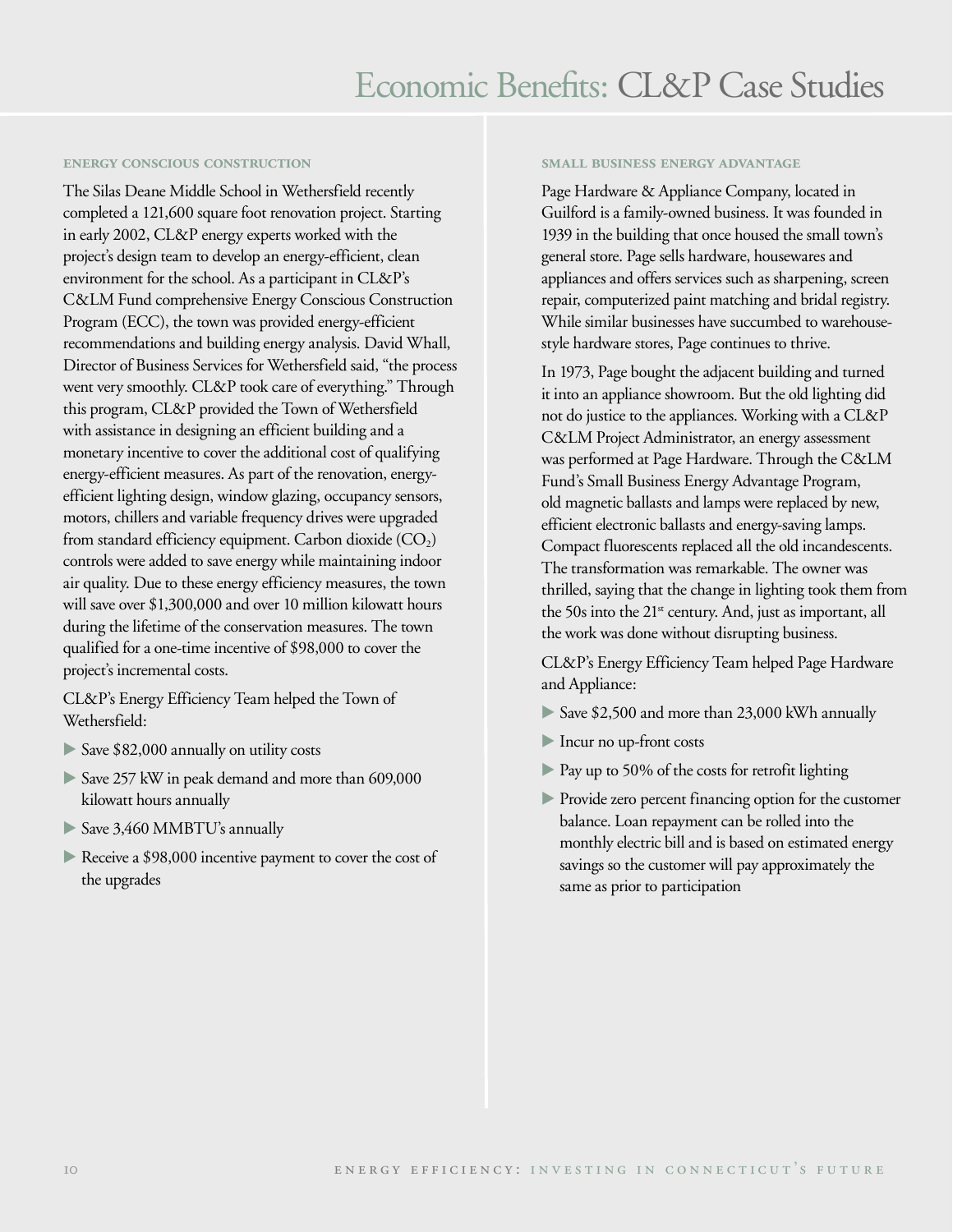#### **energy blueprint, energy opportunities**

There's only one cure for high-energy costs - reduce energy use. That's the prescription the VA Connecticut Health Care System in West Haven followed in 2002 by initiating a campus-wide energy conservation project that was completed in July 2003.

The impetus for the campus-wide project was the U.S. Energy Policy Act of 1992 and two subsequent Executive Orders that mandated a 30% reduction of energy consumption in federal facilities by 2005 and a 35% cut by 2010.

Energy conservation measures were aimed at reducing yearly electricity usage and equivalent dollar costs (kWh/\$):

- Replacing standard-efficiency motors operating HVAC pumps and Air Handling Unit fans with premium efficiency motors to reduce electricity consumption by 15,832 kWh/\$942
- Retrofitting a total of 382 existing lighting fixtures in 18 buildings with T8 lamps and electronic ballasts, replacing incandescent fixtures with compact fluorescent fixtures, and installing occupancy sensors to save 807,479 kWh/\$49,265
- Simplifying the chilled water system and improving the system's overall efficiency for estimated savings of 1,227,520 kWh/\$98,779
- Adding nearly 500 control and monitoring points to the existing time-of-day energy management system for estimated savings of 365,463 kWh/\$41,815

The C&LM Fund provided a payment of \$100,000 as an Energy Blueprint incentive for switching to premiumefficiency motors and improving the chilled water system's operating efficiency. Another \$100,000 Energy Opportunities incentive covered retrofitting the lighting, occupancy sensors, and adding control points to expand the energy management system.

"The results of this multi-million dollar project will be very worthwhile," said Bob Palazzi, the hospital's Chief of Design and Development. He added "… our expected energy savings will have reduced our overall energy consumption by at least 30%, and perhaps as high as 35%, putting us well ahead of the 2005 deadline and positioning us to meet the 2010 energy reduction requirement."

#### **small business energy advantage**

A friend advised Lee Pereira, President of Quality Stairs, Inc. in Bridgeport, to look into UI's Small Business Energy Advantage program and, once he did, he liked what he saw. So he contacted Energy Solutions, a UIapproved vendor also located in Bridgeport.

Work in the manufacturing area consisted of replacing 64 existing lamps, which used 174W, with fixtures that only use 98W.

"We redesigned the lighting layout by reducing the number of fixtures from 16 using 174W to nine using 60W," Bob Auer said. "By replacing existing two-light 8 foot high-output fluorescent fixtures with a combination of four-lamp low-output fixtures and two-lamp high output fixtures with reflectors, all equipped with electronic ballasts, we corrected uneven lighting in the storeroom."

Finally, old 8-foot high-output fixtures in the garage/ loading dock area were replaced with two-lamp strip fluorescent lighting and installed ceiling sensors. "Strip lighting is very economical because the fixture is nothing but a base for the ballasts and sockets—there are no reflectors or covers or lenses," Auer said. "The sensors automatically turn off the lights when no one is using the area."

The retrofit was completed in January and produced significant energy savings—and a \$4,372 incentive to apply against the project's \$11,830 cost. Average monthly consumption from January through July 2003 was 9,739 kWh compared to 12,660 kWh for the same period in 2002. That's a 25 percent reduction.

Pereira is applying a portion of his monthly savings to repaying a non-interest-bearing loan from the Connecticut Conservation and Load Management Fund for the \$7,458 balance of the project. "No matter how you look at it, no money's coming out of my pocket to pay for these necessary improvements" Pereira said. "This program is a real bargain for anyone running a small business."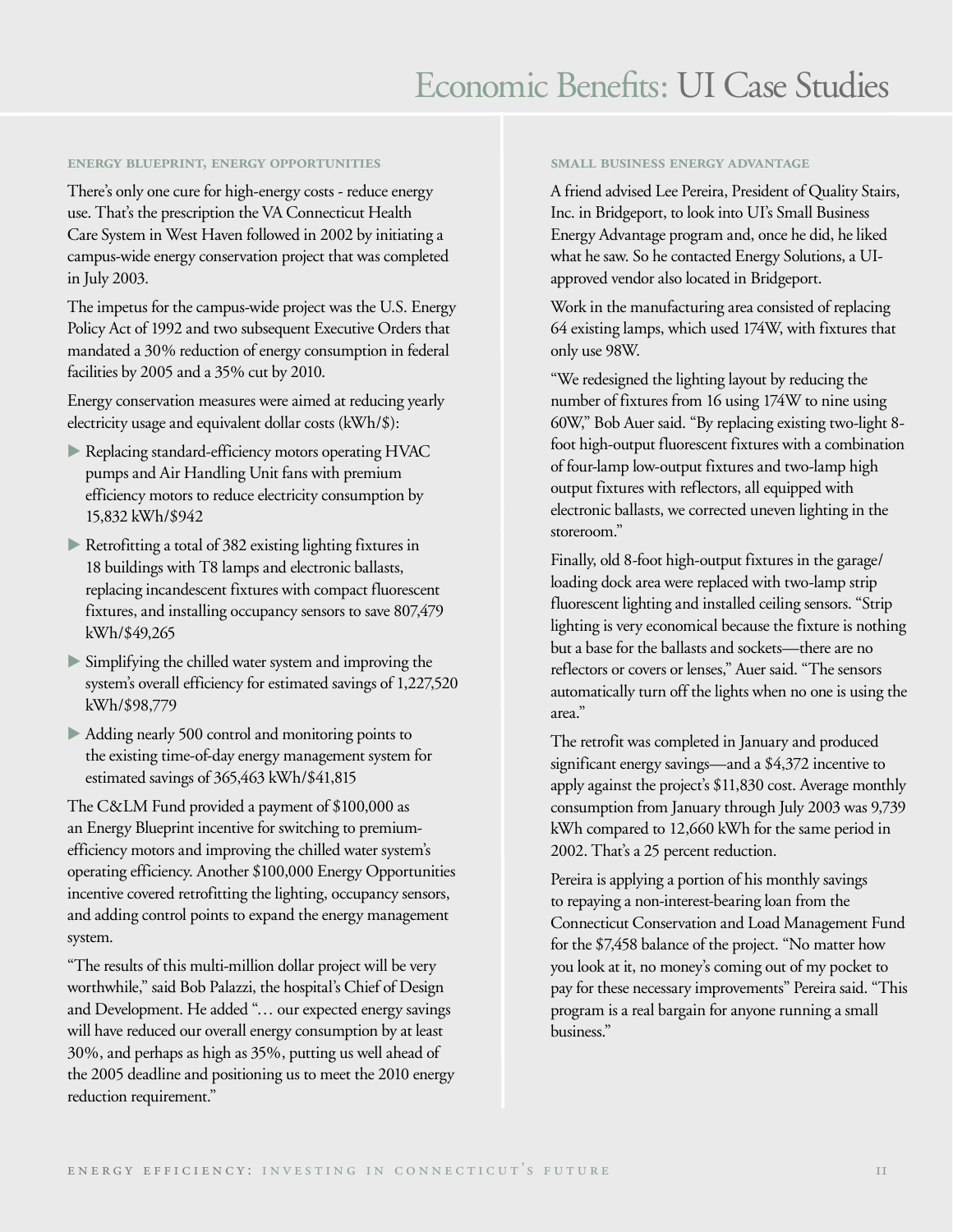## **Peak Demand Impact**



### Chart C: Peak Demand Savings Available from Conservation and Load Management Funds In kW

2004 PROJECTED KW SAVINGS BASED ON 11/03/03 DPUC FILING

PEAK DEMAND SAVINGS IMPACTS

- ENHANCED ELECTRIC SYSTEM RELIABILITY: Conservation activities make an important contribution to electric system reliability during peak periods, like hot summer days, when energy supplies are at or near capacity.
- LOWER COSTS: Conservation and load management programs reduce the amount of power needed during peak demand periods and thereby help reduce the Federally mandated congestion charges to customers.
- IMPROVED AIR QUALITY: Consumers and businesses use less energy because of the conservation measures they implement resulting in power plants running fewer hours and emitting less air pollution like carbon dioxide which is linked to greenhouse gases contributing to global warming and climate change.

The projected total 2004 savings in Chart C is the equivalent electrical consumption of approximately 24,000 average air conditioned homes in Connecticut.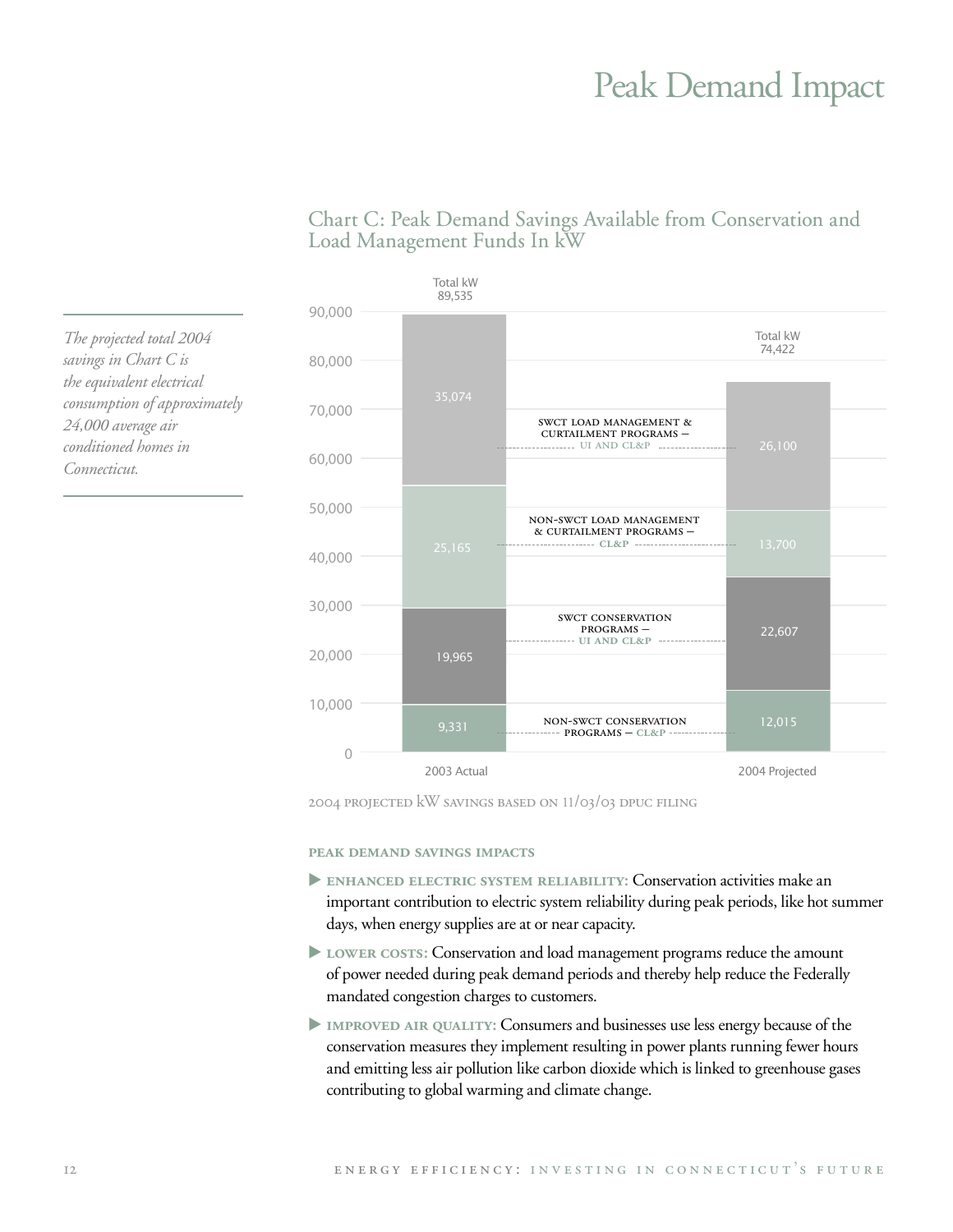## Southwestern Connecticut (SWCT) Focus

Since the spring of 2002, there has been considerable interest in using C&LM programs to help alleviate potential electricity shortages and reduce transmission constraints in southwestern Connecticut (SWCT). Because of bottlenecks in the transmission system which delivers electricity to SWCT, there is a potential for a shortage in the area for several years until remedies are implemented. This is especially true at times of peak demand for electricity, such as during summer afternoons when the use of air conditioning is high. Energy efficiency programs avoid the need to use inefficient diesel generators during periods of peak demand. Such periods often coincide with hot, smoggy weather and these generators exacerbate public health impacts during the very periods when air quality is already compromised.

In the summer of 2003, Connecticut experienced first-hand the effects of a major blackout affecting businesses and residents across the State. It is critically important, now more than ever, to understand the value of C&LM programs to help reduce electric demand on our constrained transmission system in SWCT. Special efforts were made to increase efficiency and potentially shed the use of electric equipment in SWCT to help reduce the demand for electricity during peak times. For example, there were targeted efforts to increase the efficiency of air-conditioning equipment for residential, commercial and industrial customers. Further, many customers worked with the Companies and agreed to shut down or shed usage of equipment, if they were called upon to do this during a peak period. The Companies worked in conjunction with the Independent System Operator of New England (ISO-NE) in these efforts with customers. ISO-NE has responsibility for coordinating electricity from all sources in New England to assure everyone has adequate power available to meet their needs.

Successful conservation program activities targeted in SWCT during 2003 included:

Launching of the highly successful "Wait 'til 8" campaign to raise consumer awareness of the importance of shifting loads away from peak hours.



- Cool Zone Program providing cash incentives for homeowners who upgraded air conditioning equipment to high efficiency models.
- Cash incentives to businesses which agreed to shut down equipment during peak periods of electricity demand to meet the grid stability demands.
- Special emphasis on energy service companies who worked to increase the energy efficiency of businesses in the area.
- Increased focus of the UI and CL&P Small Business Energy Advantage Programs to increase the energy efficiency in small businesses.
- Depol Pump Timer pilot program to add equipment to swimming pool pumps to encourage use during off peak times.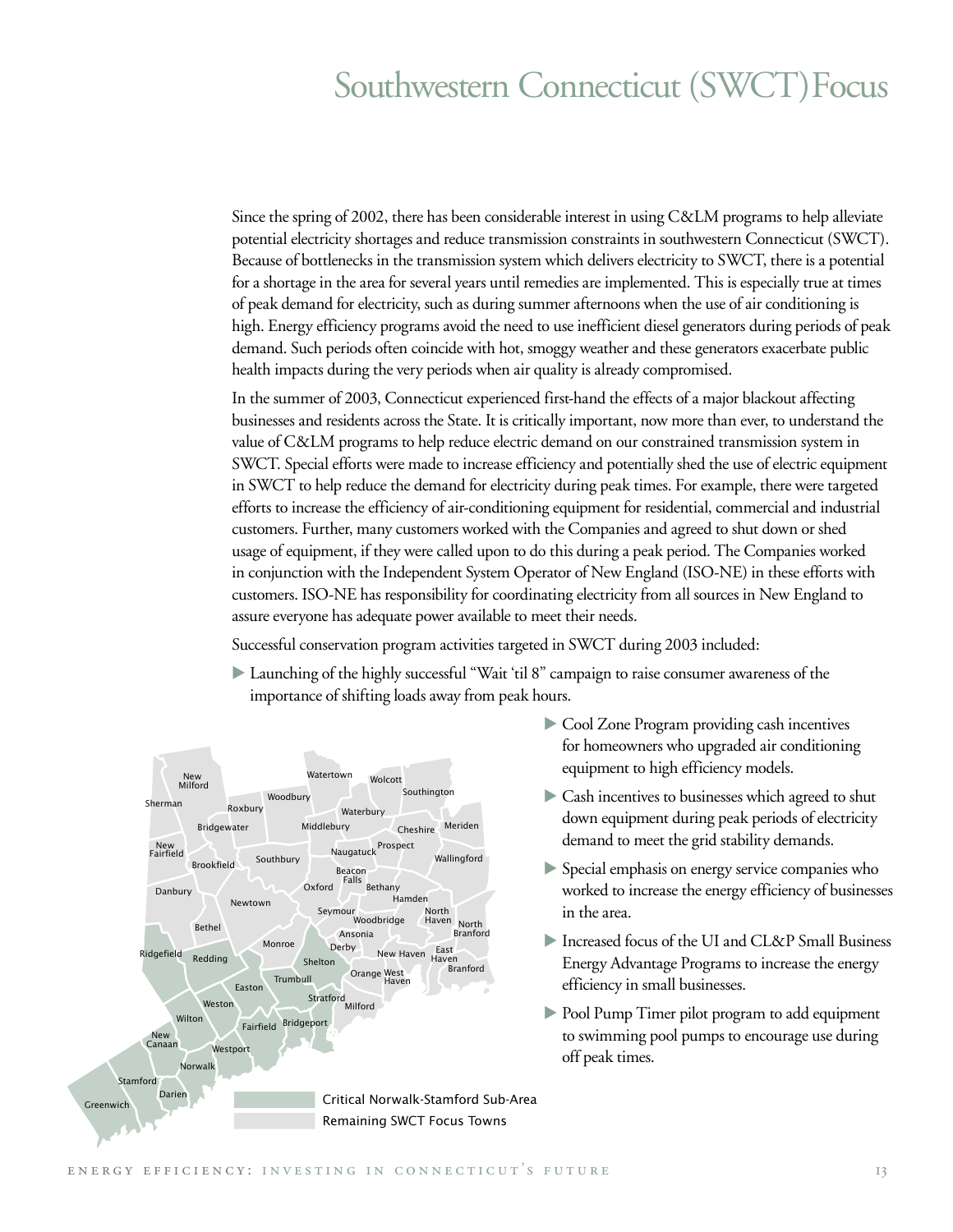## Southwestern Connecticut (SWCT) Focus

- Pilot of Room Air Conditioner Retirement program with Town of Fairfield to replace inefficient units with ENERGY STAR and to use the Town's appliance recycling infrastructure to dispose of old units.
- CL&P Weatherization Residential Assistance Partnership (WRAP) put special emphasis on replacing older inefficient refrigerators with efficient ENERGY STAR models.

A recent investigation into using C&LM to help address the SWCT reliability and congestion problems was conducted during a DPUC Technical Session. As a result, the Companies' program focus in 2004 will be to provide targeted efforts in the priority towns of the Norwalk-Stamford sub-area. The remaining SWCT region will also be the focus of increased C&LM program emphasis in 2004. CL&P estimates that while approximately 17% of its revenues come from the Norwalk-Stamford sub-area, 25% of the total conservation program budget will be allocated to this critical area. Similarly, the remainder of the SWCT region represents approximately 21% of its revenues and 25% of the total program budget will be allocated to this important region. UI's entire service territory is within the SWCT region. UI estimates that 41% of its revenues come from the Norwalk-Stamford sub-area and approximately 50% of the total program budget will be allocated to that critical area.

The Companies will continue to use proven delivery mechanisms from the existing portfolio of core programs to provide the focused initiatives in the Norwalk-Stamford sub-area. These programs have proven their ability to provide cost-effective energy and capacity reductions across the state for a number of years. The Companies will utilize a combination of focused marketing tactics as well as special increased incentives to provide the desired load relief.

Targeted conservation program activities in SWCT planned for 2004 include:

- Build on the success of the "Wait 'til 8" campaign with additional general awareness advertising in 2004.
- The Community Based Program will partner with towns in the Norwalk– Stamford sub-area and target increasing awareness of, and interest in, energy efficiency.
- The Appliance Retirement program will focus on removing unnecessary second and third appliances and improve energy efficiency in homes by increasing the penetration of ENERGY STAR refrigerators.
- The Small Business Energy Advantage program will have a strong focus in SWCT with targeted marketing in the Norwalk–Stamford sub-area.
- The C&I RFP program will have special bid rounds specifically for SWCT.
- The Companies will offer incentives focused on kW reductions by customers in SWCT.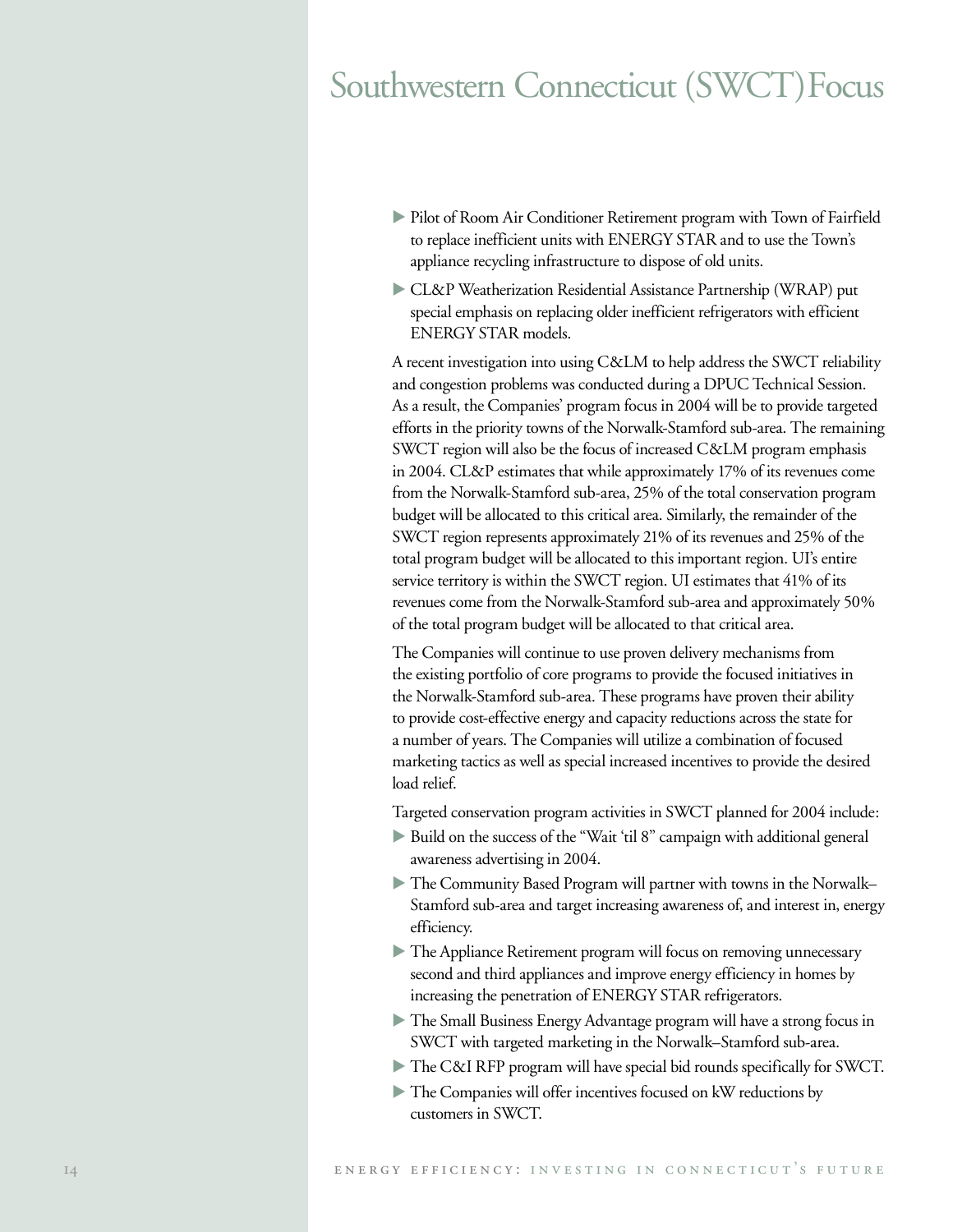## Benefits: Overall Benefits to Customers

dollars and energy

*"Energy efficiency improvements are possible throughout energy markets, from the point of production to the home, office, factory, or automobile/truck. Gains in energy efficiency are similar to productivity gains in labor and capital, where more output is gotten for the same or less input. Each improvement is in a factor of production that helps the economy grow and helps increase economic prosperity. In fact, the National Energy Policy (NEP) directs the Secretary of Energy to establish a national priority …'to improve the energy intensity of the U.S. economy, thereby improving energy efficiency.'"*

Source: U.S. Department of Energy – Office of Energy Efficiency and Renewable Energy, FY 2003 Budget-in-Brief.

### Chart D: Conservation Activities Save Energy and Money for Customers

The conservation measures installed by programs in 2003 saved enough energy in a year to serve approximately 16,600 average homes in Connecticut for an entire year. Over the life of the measures installed through the programs, they will save approximately \$200 million or enough energy to serve approximately 263,000 homes for an entire year.

| <b>Energy Savings from Energy Efficiency Programs</b><br>(in Millions of kWh) |             |                |  |
|-------------------------------------------------------------------------------|-------------|----------------|--|
| Type of Savings                                                               | 2003 ACTUAL | 2004 PROJECTED |  |
| Annual kWh                                                                    | I3I         | I70            |  |
| Lifetime kWh                                                                  | 2,056       | 2423           |  |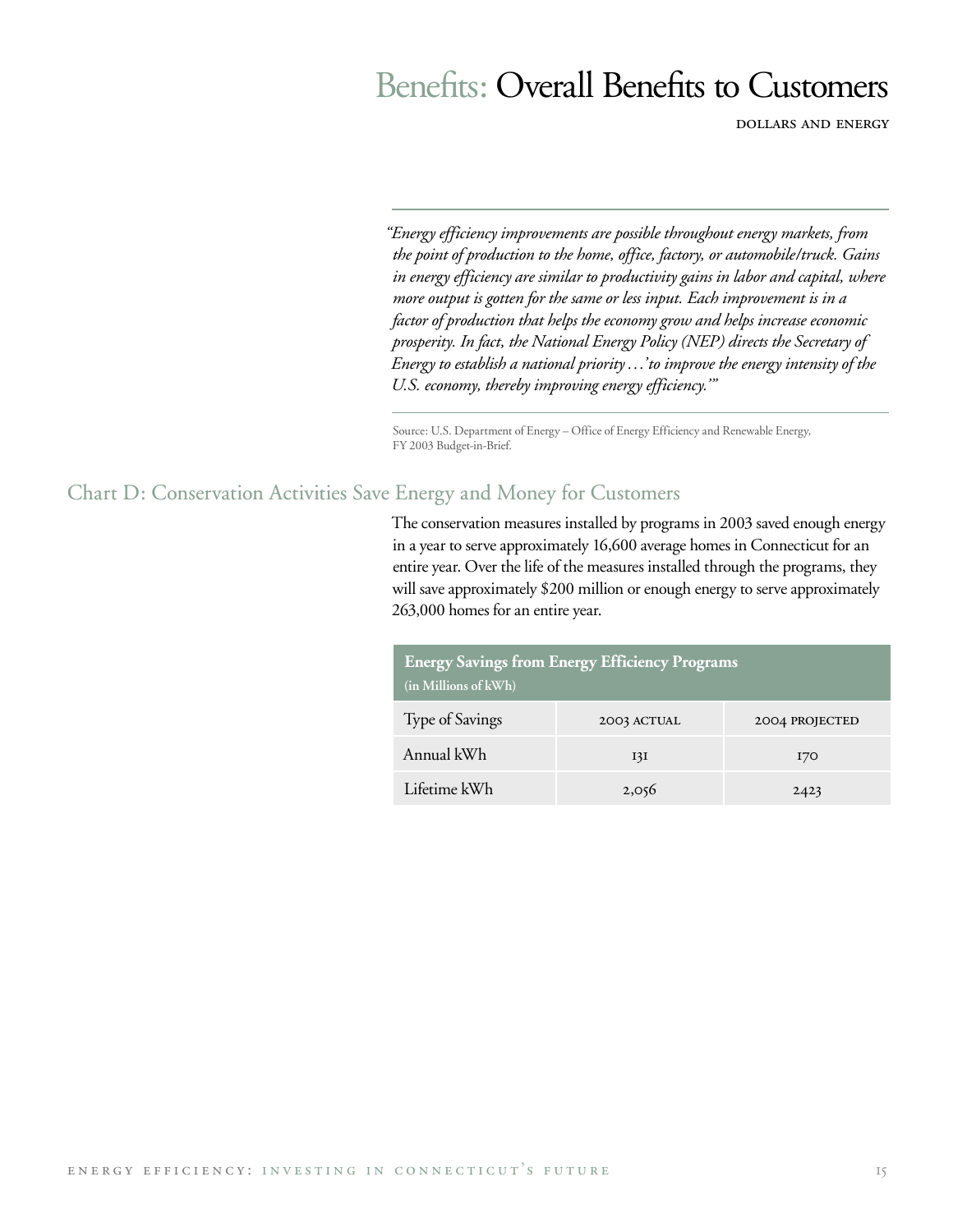# **Benefits: Overall Benefits to Customers**

**DOLLARS AND ENERGY** 

|                              | <b>Annual Savings</b>   |                       | Lifetime Savings        |                       |
|------------------------------|-------------------------|-----------------------|-------------------------|-----------------------|
| <b>Customer Sector</b>       | 2003 ANNUAL<br>SAVINGS* | <b>2004 PROJECTED</b> | 2003 ANNUAL<br>SAVINGS* | <b>2004 PROJECTED</b> |
| Low Income                   | 7.7                     | 9.0                   | 108.9                   | 103.0                 |
| Residential (Non Low Income) | 17.3                    | 29.9                  | 209.4                   | 292.4                 |
| Commercial & Industrial      | IO5.7                   | 13I.I                 | 1,737.3                 | 2,027.8               |
| Totals                       | 130.7                   | I70.0                 | 2,055.6                 | 2,423.3               |

### Chart E: Summary of Energy Savings by Customer Class (in millions of kWh)

\* THESE ARE PRELIMINARY ESTIMATES OF ENERGY SAVINGS

## Customer benefits are distributed across all customer classes

The ECMB seeks to ensure that all types of customers benefit from the Conservation Fund. Thus, the budget is apportioned across all customer classes. In 2003, there were more than 236,000 instances of participation in the two Companies' energy efficiency programs. These programs are helping large and small businesses, homeowners and renters, and state and local governments conserve energy and natural resources.

### Chart F: Contributions and Dollars Saved (in Millions of Dollars)



ENERGY EFFICIENCY: INVESTING IN CONNECTICUT'S FUTURE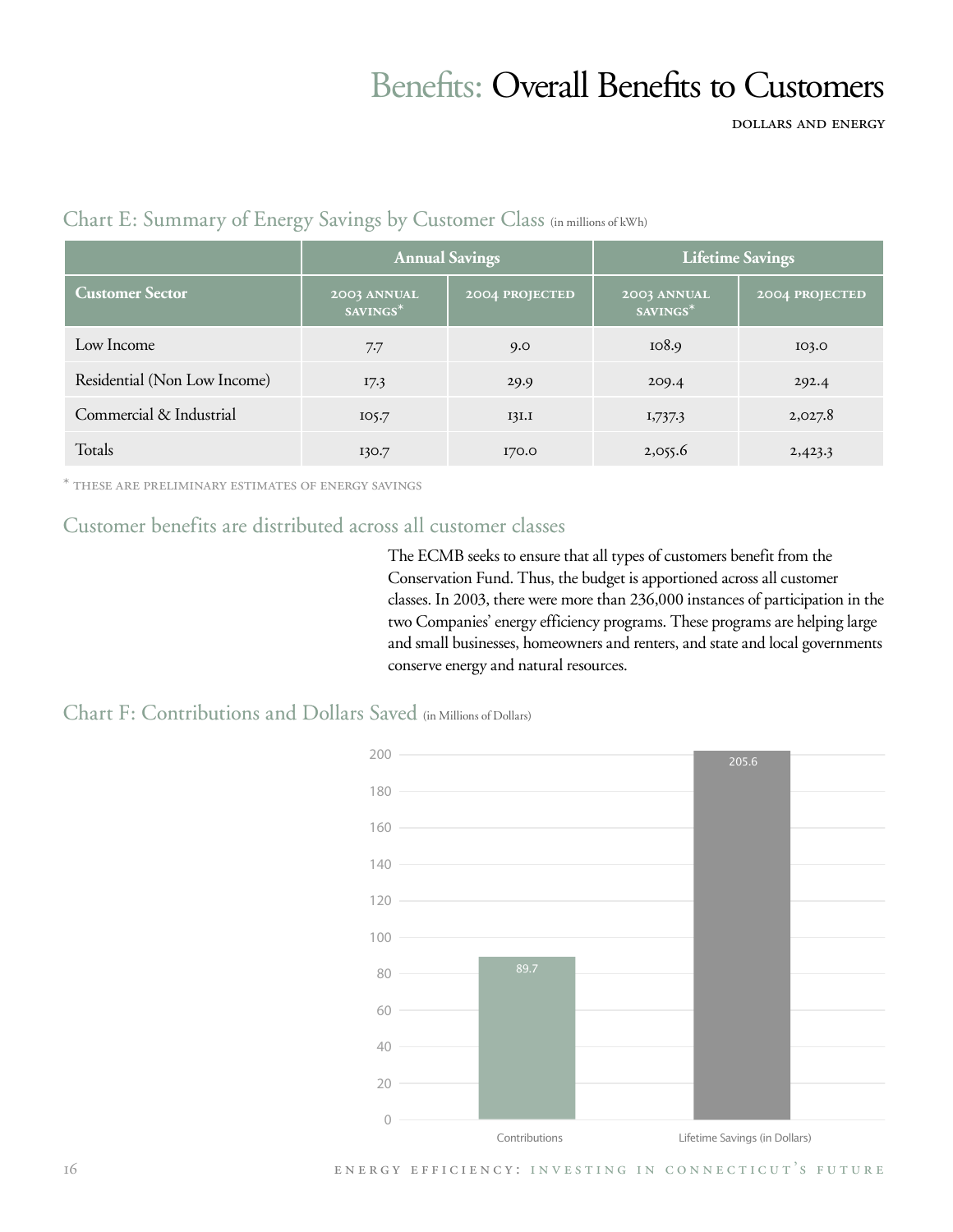## Benefits: Environmental Benefits to Connecticut

The ECMB is very interested in environmental stewardship. The actions taken in 2003, over their lifetime, will have the following results:

|                 | 2003 ANNUAL ACTUAL | 2003 LIFETIME<br><b>ACTUAL</b> | 2004 ANNUAL<br><b>PROJECTED</b> | 2004 LIFETIME<br><b>PROJECTED</b> |
|-----------------|--------------------|--------------------------------|---------------------------------|-----------------------------------|
| $SO_{x}$        | 2I <sub>4</sub>    | 3,36I                          | 276                             | 3,962                             |
| NO <sub>x</sub> | 73                 | $I, I \sim I$                  | 95                              | 1,357                             |
| CO <sub>2</sub> | 87,428             | 1,374,993                      | 113,026                         | 1,620,916                         |

### Chart G: Reduction in Criteria Pollutants and Carbon Dioxide (in Tons)

Sulfur oxides and nitrogen oxides are air pollutants that contribute significantly to acid rain and acid deposits in bodies of water such as Long Island Sound. Nitrogen oxides are primary components of summer smog. In particulate form, both impair visibility and are linked with increased asthma cases and other health problems.

Carbon dioxide is a prime greenhouse gas. Increased fossil fuel combustion, of which the generation of electricity is a significant contributor, has been linked with increased concentrations of carbon dioxide, global warming and climate change. During 2003, Connecticut convened a stakeholder process that will result in production of a Climate Change Action Plan that will guide the State's efforts to address this important issue. Connecticut's Conservation Fund efforts will help reduce carbon dioxide emissions and have a positive impact on the State's Climate Change and other environmental initiatives.

*Energy efficiency programs reduce pollution by lowering demand and power production, thereby decreasing the amount of pollutants generated. Limiting these emissions is crucial to improving our air.*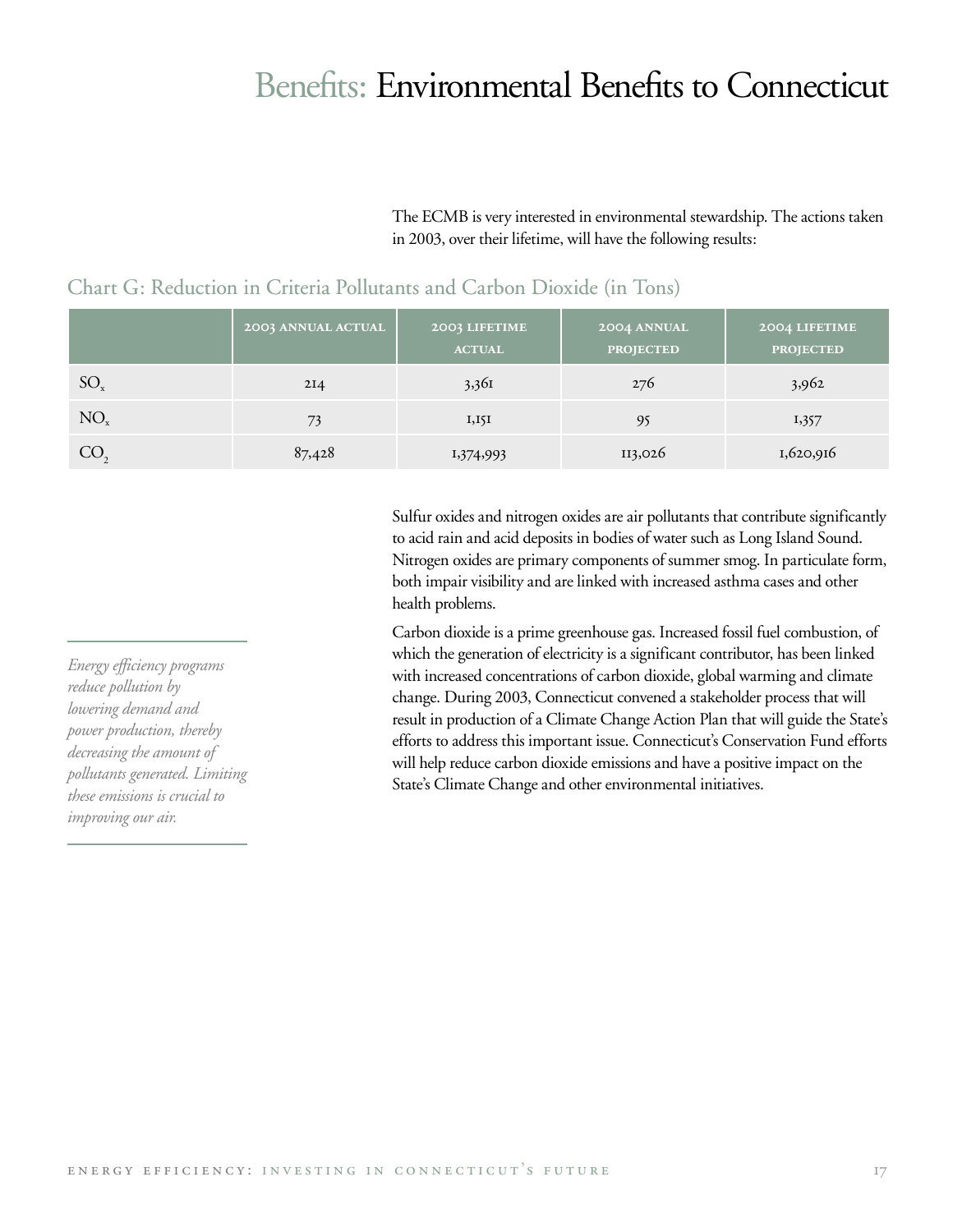## Benefits: Benefits to Low-Income Customers

### **CT Commissioner of Department of Social Services Praises C&LM Fund Efforts**

*"Connecticut's Conservation and Load Management Fund helped in the awarding of over \$300,000 in additional federal energy assistance dollars for low-income residents in 2003. By leveraging these additional federal dollars, we were able to assist more families and individuals with their heating bills. In the area of weatherization, we continued to see excellent results from the Weatherization Residential Assistance Partnership (WRAP), administered by the Conservation and Load Management Fund through the state's Community Action Agencies. WRAP dollars, along with funding from the Department of Energy, help local weatherization programs make households energyefficient and comfortable. These collaborative efforts are especially important in maximizing federal financial participation at a time when we need it the most."*

**Patricia A. Wilson-Coker Commissioner, Department of Social Services**

*Low-income customers saved as much as \$35/month from energy efficiency measures installed.*

In 2003, the ECMB continued to emphasize the need to assist low-income customers. These customers were served with the assistance of local Community Action Agencies, third-party vendors and other Connecticut social service providers. They received various energy efficiency measures to save energy in their homes and reduce their energy bills which can comprise a large percentage of their household expenses.

- The C&LM Fund provides direct services and education for special needs customers. Customers with limited incomes, disabilities or other unique needs are served by these programs.
- Approximately 9,060 low-income customers received services.
- In 2003, low-income customers saved 110 million lifetime kWh. Even at a conservative 0.113 cents per kWh savings, this equates to \$12.3 million.
- The total energy cost savings for some low-income customers has been as much as \$35 per month.
- Low-income customers have a higher energy burden compared to higher income customers – 12%-26% for low-income families compared to 4% for middle income families (energy burden is the total energy cost as a percent of income).

# Chart H: 2003 Low-Income Customer Contributions vs.<br>Lifetime Dollars Saved (in Millions of Dollars)

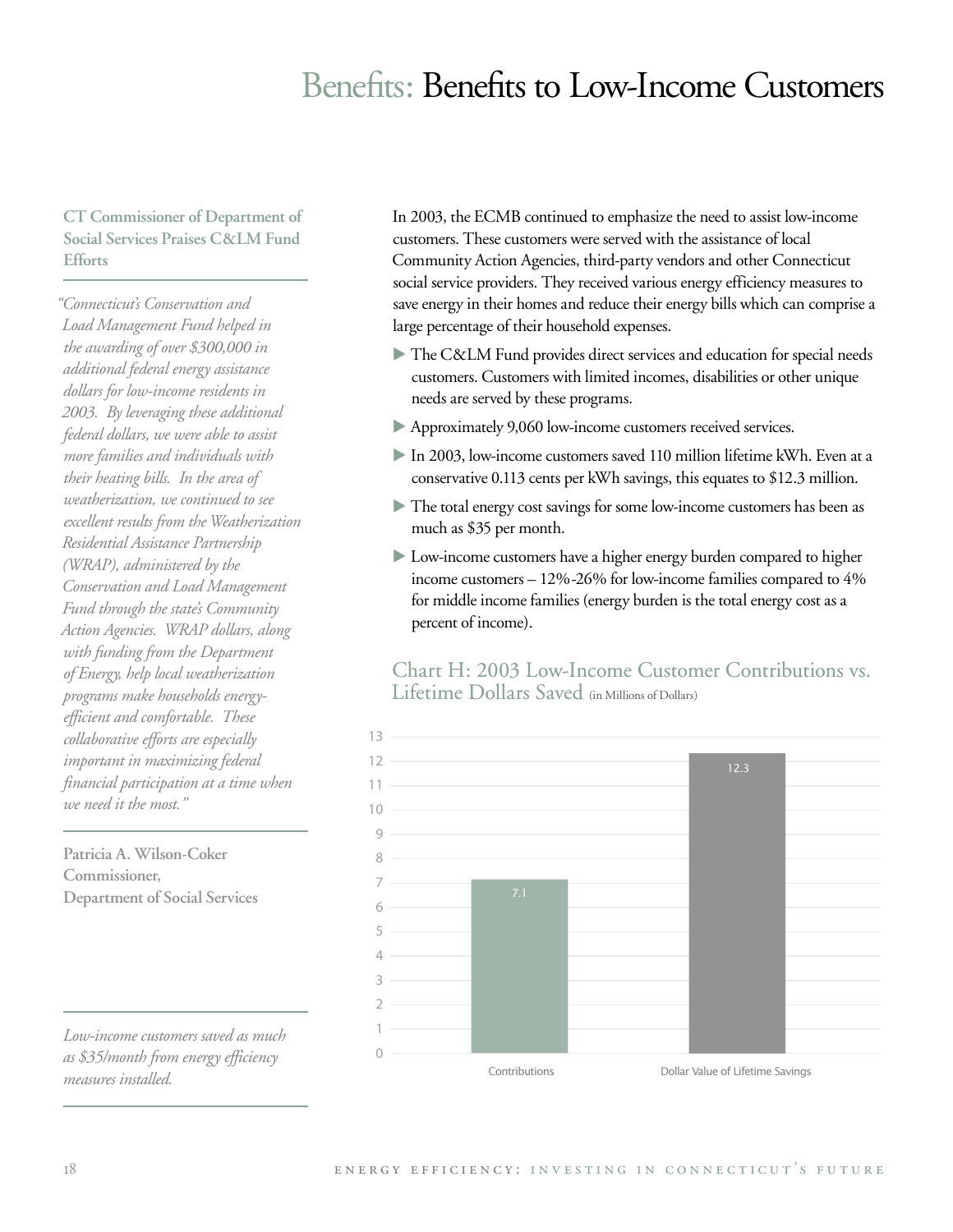# Research, Development & Demonstration (RD&D) Project Commitments

The Research, Development and Demonstration (RD&D) program solicits proposals for projects for innovative electric energy efficiency and environmentally friendly distributed resources. The RD&D fund is established to support projects which have not yet been proven or commercialized. Two RD&D projects that received ECMB initial approval in 2002 were approved for continuation in 2003 by the ECMB:

#### **1. Multi-Year Fuel Cell Technology Development Program**

#### **GenCell Corporation, Southbury \$2,700,000 (Total Three-Year Program)**

Three-year development program to complete the design, construction, and field test of a commercial molten carbonate fuel cell (MCFC). This program will also further develop proton exchange membrane fuel cell (PEMFC) power plant systems that utilize core technologies developed at GenCell Corporation. In addition, development of the core technologies for applications in solid oxide fuel cell (SOFC) systems will be advanced to the prototype level.

This project created 12 new high-quality technical jobs and leveraged over \$1 million dollars in additional grants from the Department of Energy and the Connecticut Clean Energy Fund. This project was awarded \$950,000 in 2003.

#### **2. Residential Heat Pump Clothes Dryer – Phase II**

#### **Self Propelled R&D Specialists, LLC, East Hartford \$387,000**

Development of a beta level prototype residential heat pump clothes dryer that will offer faster dry cycle times, gentle clothes drying, improved efficiencies and lower electric costs. This is the second phase of a two-phase project to develop and demonstrate a competitive high-end heat pump clothes dryer that is highly efficient and has the potential to be the first clothes dryer qualified to attain an ENERGY STAR rating.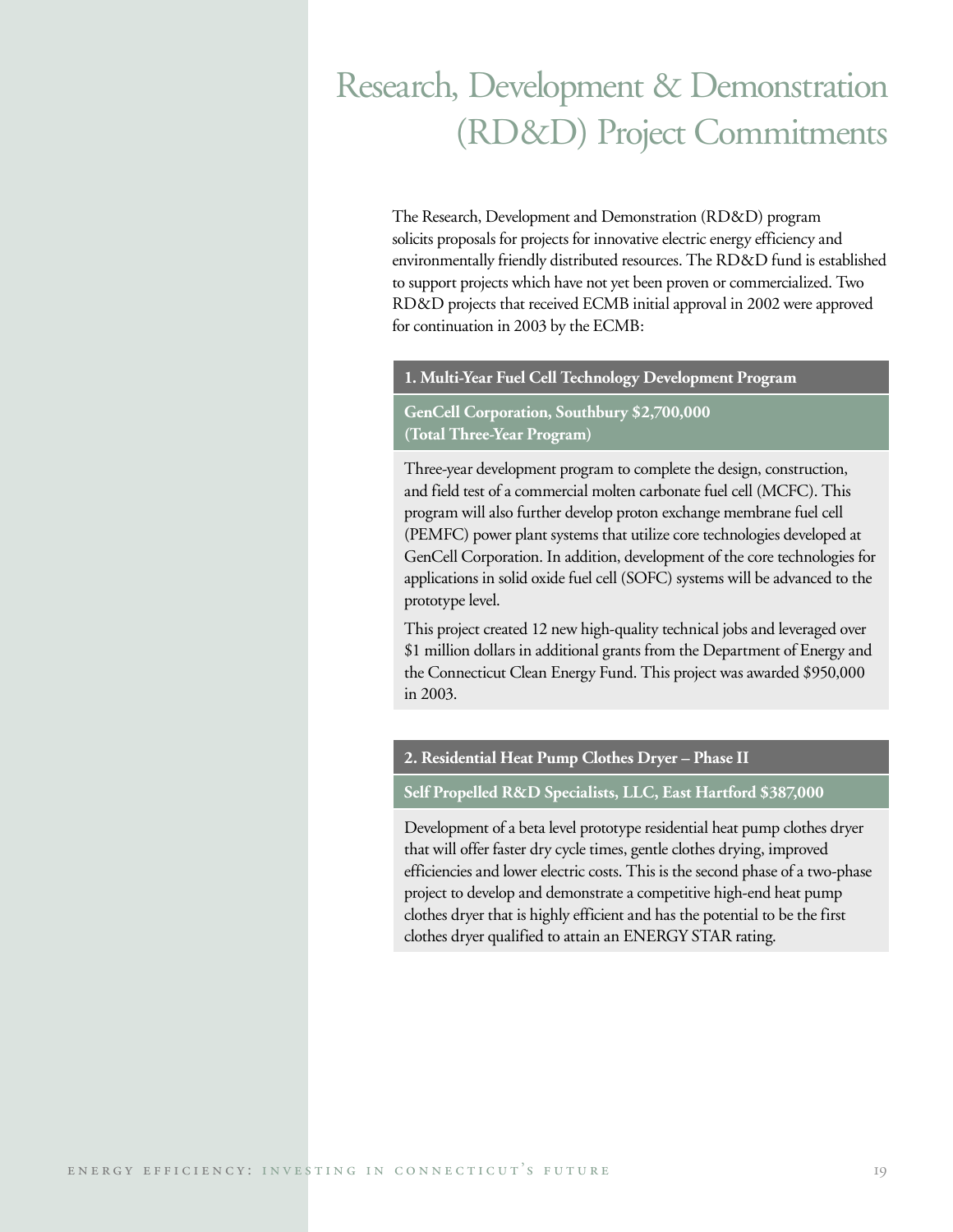### Forty-four Percent of 2004 Conservation Fund Budget Transferred to State for Budget Deficit Relief

The final outcome of the State's budget crisis in 2003 resulted in legislation that required a significant portion of the funds collected on customer's bills as C&LM charges be used to securitize a bonding mechanism with the proceeds going to the state's General Fund. The impact to the C&LM budget in 2004 and beyond will be a reduction in program funding of 44 percent. It is critical to long-term efficiency goals that funding continue without further changes in the level available to the programs. Cost-effective C&LM investments often involve multi-year efforts and contracting. In addition to reducing potential benefits, transfers from the Fund can impact services for small businesses, residential and low-income customers and other special needs customers served by the Fund as well as commercial and industrial customers.

### Blackout Strikes the Region

In the summer of 2003, Connecticut experienced first-hand the effects of a major blackout affecting businesses and residents across the State. It is critically important, now more than ever, to understand the value of C&LM programs to help reduce electric demand on our constrained transmission system in SWCT until other viable solutions are available. The ECMB's plan for 2004 is to continue to target funding in SWCT. With the implementation of locational marginal pricing by ISO-NE in March of 2003, most Connecticut customers are seeing higher congestion bills resulting from the congestion situation in southwestern Connecticut. Therefore, all of the State's residents will benefit from this emphasis on SWCT.

### Doing More with Less

A major focus for 2004 will be to make the most cost-effective use of the remaining program dollars to best serve the ratepayers of Connecticut. The ECMB strives to achieve customer class, as well as geographic equity, as C&LM funds are contributed by ratepayers of all classes throughout the State. When viewed over time, all classes of customers should receive a fair share of pooled fund benefits, and all geographic areas of the State should be fairly served. However, because of reduced budgets in 2004, it will be extremely challenging to equitably serve all customer classes as in past years. The Companies will work closely with the ECMB and the DPUC to closely monitor program budgets and results to maximize the services delivered to customers in these financially constrained times.

### Low-Income Customers Need Help Now More than Ever

The ECMB continues to be concerned about C&LM Fund expenditures for lowincome households with the reduced budgets in 2004. Cuts in these program budgets will harm the customers least able to afford the loss of assistance. The ECMB will continue to emphasize better coordination with State agencies to achieve maximum results.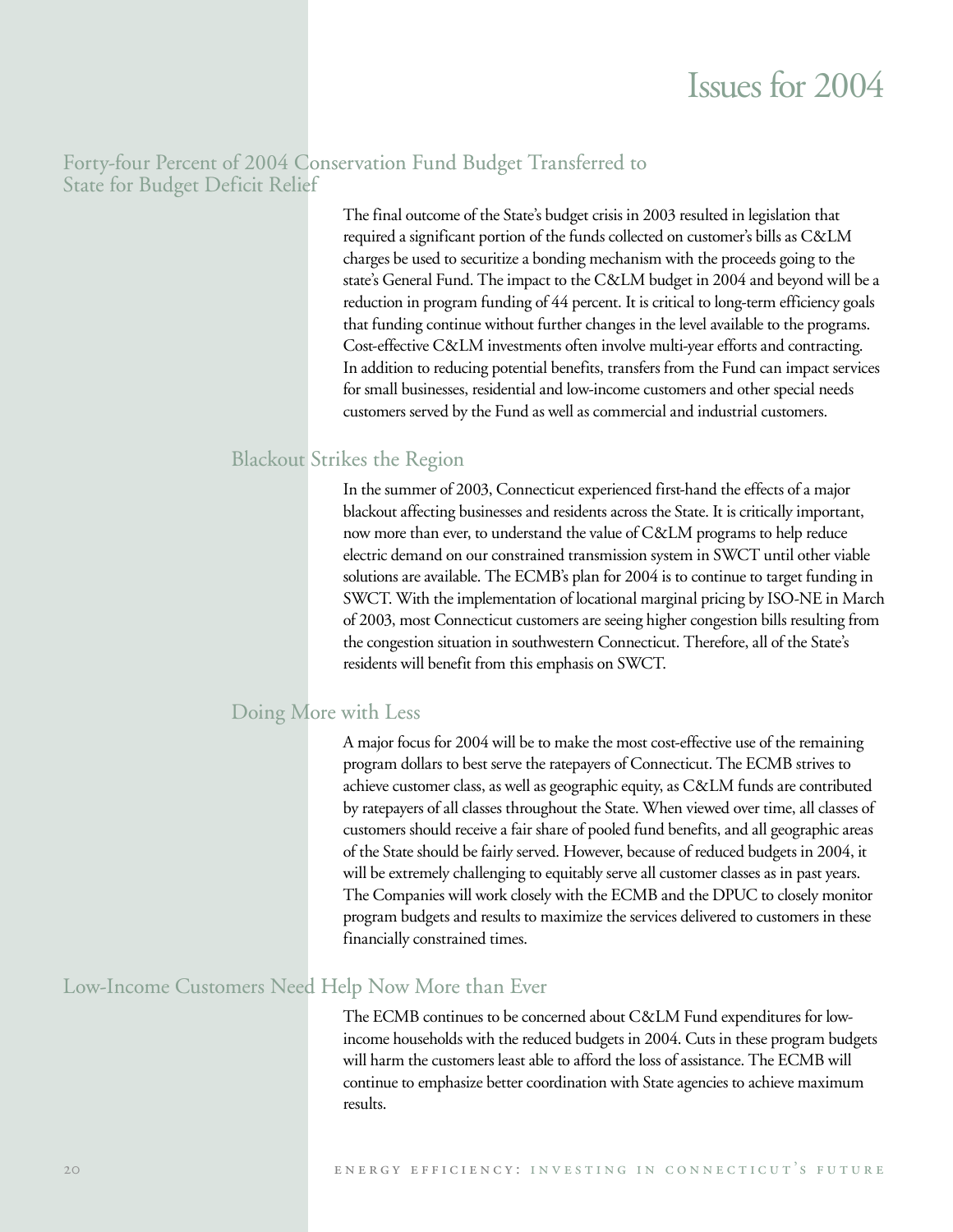CL&P & UI 2004 Proposed Budget Summary

| <b>CONSERVATION &amp; LOAD MANAGEMENT</b><br><b>PROGRAMS</b> |                      | <b>2003 ACTUALS</b><br>(PRELIMINARY) |                         | 2004<br><b>PROPOSED BUDGET</b> |
|--------------------------------------------------------------|----------------------|--------------------------------------|-------------------------|--------------------------------|
| <b>RESIDENTIAL</b>                                           | \$                   | 5,535                                | \$                      | 8,634                          |
| <b>Consumer Products</b>                                     |                      | 2,708                                |                         | 5,645                          |
| Residential Retail Lighting                                  |                      | 1,585                                |                         | 2,898                          |
| Energy Star Appliances (Including Room AC)                   |                      | 1,123                                |                         | 1,182                          |
| Appliance Retirement (Refrigerators)                         |                      |                                      |                         | 1,065                          |
| <b>Customer Initiated Projects</b>                           |                      |                                      |                         | 500                            |
| <b>Residential New Construction</b>                          |                      | 1,473                                |                         | 1,173                          |
| <b>Residential Heating &amp; Cooling</b>                     |                      | 1,354                                |                         | 1,816                          |
| <b>COMMERCIAL &amp; INDUSTRIAL</b>                           | \$                   | 20,079                               | \$                      | 23,343                         |
| Energy Blueprint/New Construction                            |                      | 7,394                                |                         | 5,572                          |
| Custom (CL&P in 2003)                                        |                      | 4,980                                |                         | 5,650                          |
| Express (CL&P in 2003)                                       |                      | 766                                  |                         | 1,100                          |
| Energy Opportunities/Retrofit                                |                      | 1,169                                |                         | 1,757                          |
| <b>RFP Program</b>                                           |                      | 2,235                                |                         | 4,050                          |
| <b>O&amp;M RFP</b>                                           | \$                   | 522                                  | \$                      | 1,360                          |
| <b>Small Business</b>                                        | \$                   | 3,013                                | \$                      | 3,854                          |
| <b>OTHER</b> *                                               | \$                   | 24,501                               | \$                      | 17,893                         |
| <b>Education/Other</b>                                       |                      | 2,515                                |                         | 1,775                          |
| SmartLiving Catalog                                          |                      | 1,175                                |                         |                                |
| SmartLiving Center                                           |                      | 638                                  |                         | 581                            |
| eesmarts (K-12 Education)                                    |                      | 515                                  |                         | 449                            |
| Residential Audits - non WRAP                                |                      | 31                                   |                         | 30                             |
| Community Based Program                                      |                      | 156                                  |                         | 295                            |
| <b>SLC Contingency</b>                                       |                      |                                      |                         | 420                            |
| <b>Special Needs</b>                                         |                      | 6,871                                |                         | 5,176                          |
| Low Income (WRAP & UI Helps)                                 |                      | 3,980                                |                         | 3,772                          |
| <b>State Buildings</b>                                       |                      |                                      |                         |                                |
| Municipal Energy                                             |                      | 2,891                                |                         | 1,404                          |
| <b>Other Programs/Requirements</b>                           |                      | 1,520                                |                         | 1,375                          |
| Institute for Sustainable Energy (ECSU)                      |                      | 1,113                                |                         | 850                            |
| Energy Conservation Loan Fund                                |                      | 185                                  |                         | 165                            |
| Heat Pump Water Heaters (Hot Shot/WSaver)                    |                      | 222                                  |                         | 200                            |
| Billing System Conversion: On-Bill Financing                 |                      |                                      |                         | 105                            |
| <b>C&amp;LM Loan Defaults</b>                                |                      |                                      |                         | 55                             |
| <b>Load Management</b>                                       |                      | 3,712                                |                         | 2,006                          |
| ISO Load Response Supplemental Payments                      |                      | 1,037                                |                         | 974                            |
| ISO Load Response Program Support                            |                      | 1,391                                |                         | 397                            |
| Infrastructure                                               |                      | 107                                  |                         | 435                            |
| Power Factor                                                 |                      | 331                                  |                         |                                |
| Time of Use Program                                          |                      | 218                                  |                         |                                |
| Demand Reduction<br>"Wait 'til 8"                            |                      | 453                                  |                         |                                |
| <b>Renewables Incentives</b>                                 |                      | 175                                  |                         | 200<br>200                     |
| <b>Research, Development &amp; Demonstration</b>             |                      | 1,750                                |                         | 1,074                          |
| Program Planning, Tracking & Evaluation                      |                      | 2,284                                |                         | 3,078                          |
| Planning & Evaluation                                        |                      | 1,300                                |                         | 1,523                          |
| Information Technology                                       |                      | 610                                  |                         | 1,040                          |
| <b>ECMB</b>                                                  |                      | 374                                  |                         | 365                            |
| Audit Per DPUC Order                                         |                      |                                      |                         | 150                            |
| <b>ADMINISTRATION</b>                                        | \$                   | 5,849                                | \$                      | 3,209                          |
| Administration                                               |                      | 2,854                                |                         | 854                            |
| Performance Management Fee ***                               |                      | 2,995                                |                         | 2,355                          |
| <b>TOTALS</b>                                                | \$                   | 50,115                               | \$                      | 49,870                         |
| <b>TOTAL C&amp;LM BUDGET</b>                                 | $\overline{\bullet}$ | 50,115                               | $\overline{\mathbf{S}}$ | 49,870                         |
| <b>Residential</b>                                           | \$                   | 12,799                               | \$                      | 14,687                         |
| C&I                                                          | \$                   | 26,320                               | \$                      | 26,772                         |
| Other                                                        | \$                   | 5,147                                | \$                      | 5,202                          |
| <b>Administration</b>                                        | \$                   | 5,849                                | \$                      | 3,209                          |
| TOTAL C&LM BUDGET                                            | \$                   | 50,115                               | \$                      | 49,870                         |
| Transfers to State **                                        | \$                   | 11,011                               | \$                      | 40,080                         |
| <b>TOTAL</b>                                                 | \$                   | 61,126                               | \$                      | 89,950                         |
|                                                              |                      |                                      |                         |                                |

- \* Includes elements of Residential, C&I and Other
- \*\* Includes PA 03-2 and Securitization
- \*\*\* Based on DPUC Draft Decision dated 1/15/04 Docket No. 03-11-01

Totals vary due to rounding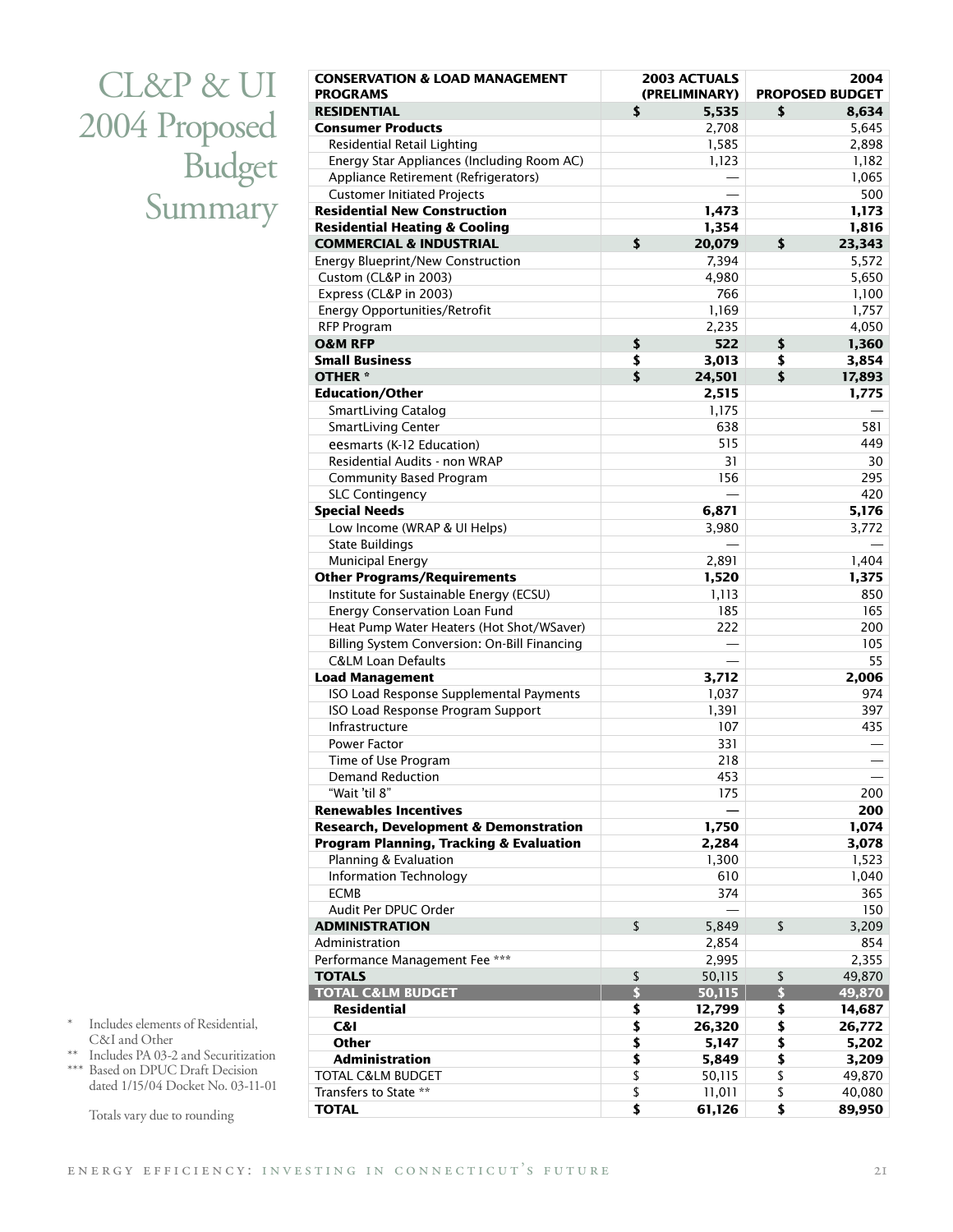# **Connecticut C&LM Budget Allocations**

Chart I: 2004 CL&P and UI Proposed Budget



\* 2004 "Transfer to State" includes funds diverted to the State's General Fund under PA 03-02, 03-06

Chart J: 2003 CL&P and UI Budget

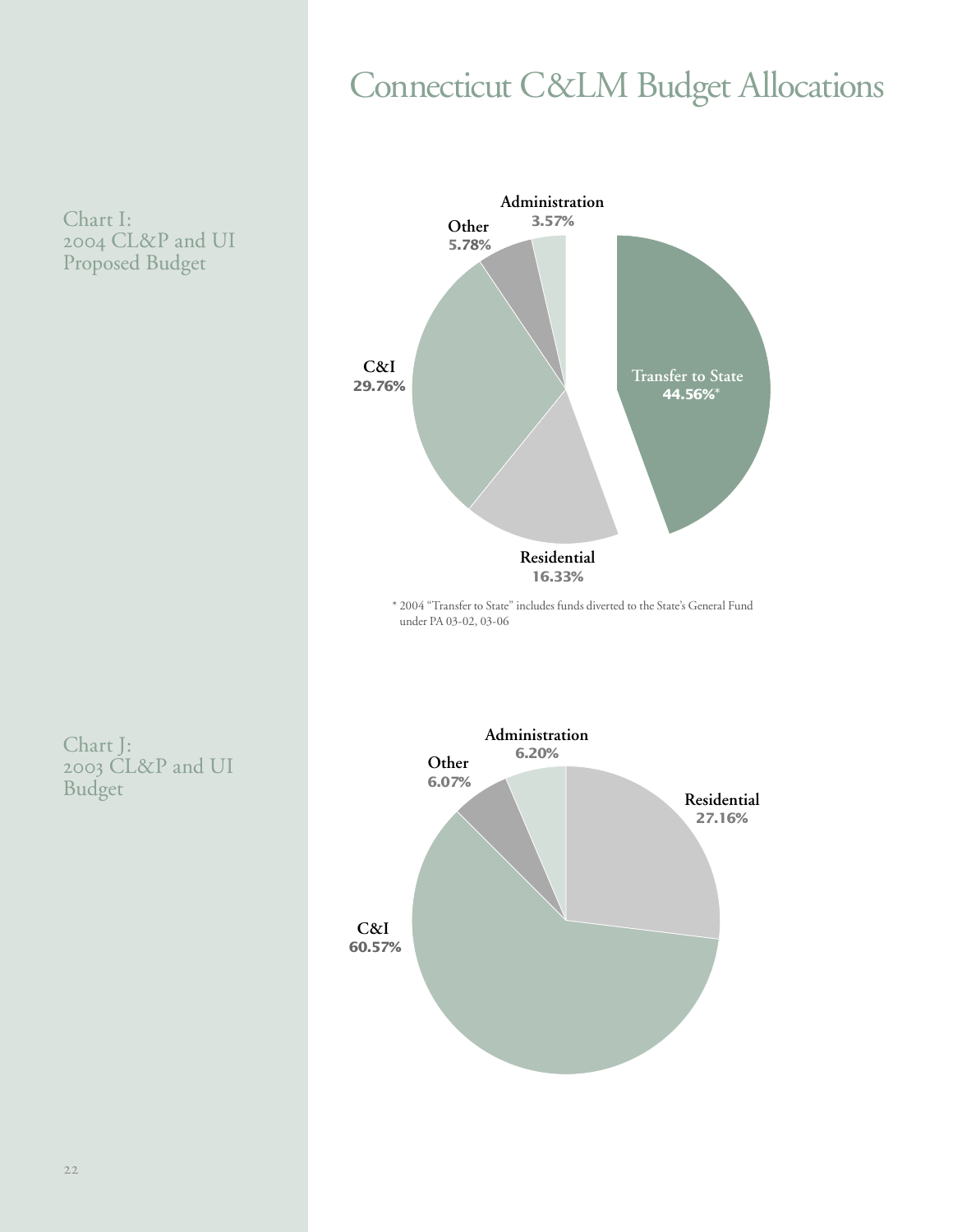# Benefits of Connecticut's Conservation Programs Far Exceed Costs

| 2004 Program Benefit/Cost Ratios                             | ELECTRIC SYSTEM TEST<br>TOTAL RESOURCE TEST |                                            |                                        |                               |
|--------------------------------------------------------------|---------------------------------------------|--------------------------------------------|----------------------------------------|-------------------------------|
|                                                              | CL&P<br>BENEFIT/<br><b>COST</b>             | <b>UI</b><br><b>BENEFIT</b><br><b>COST</b> | CL&P<br><b>BENEFIT/</b><br><b>COST</b> | UI<br>BENEFIT/<br><b>COST</b> |
| Residential                                                  |                                             |                                            |                                        |                               |
| Residential Retail Lighting                                  | 3.0                                         | 2.I                                        | 3.4                                    | 2.4                           |
| <b>ENERGY STAR Appliances</b>                                | I.9                                         | 2.0                                        | I.7                                    | 1.7                           |
| Appliance Retirement Program                                 | I.6                                         | I.2                                        | I.3                                    | I.2                           |
| <b>Customer Initiated Projects</b>                           | I.9                                         |                                            | I.7                                    |                               |
| <b>ENERGY STAR Homes</b>                                     | I.I                                         | 0.9                                        | I.5                                    | I.4                           |
| Residential Heating & Cooling                                | 2.2                                         | 2.9                                        | 2.0                                    | 2.4                           |
| Commercial & Industrial                                      |                                             |                                            |                                        |                               |
| New Construction / Energy Blueprint                          | 5.2                                         | 8.0                                        | 5.7                                    | 4.5                           |
| Energy Opportunities (UI Program)                            |                                             | 8.4                                        |                                        | 2.5                           |
| Custom Services (CL&P Program)                               | 3.4                                         |                                            | 2.9                                    |                               |
| Express Services (CL&P Program)                              | 6.9                                         |                                            | 4.8                                    |                               |
| RFP Program                                                  | 3.5                                         | 6.9                                        | I.8                                    | 2.2                           |
| <b>O&amp;M</b> Services                                      | 3.2                                         |                                            | 3.I                                    |                               |
| O&M RFP                                                      | O.8                                         | I.O                                        | 0.8                                    | 0.7                           |
| Small & Medium Customer<br>(Small Business Energy Advantage) | 3.7                                         | 4.0                                        | I.5                                    | 1.7                           |
| Other                                                        |                                             |                                            |                                        |                               |
| Low-Income                                                   | I.2                                         | O.9                                        | 2.I                                    | I.I                           |
| Municipal                                                    | I.4                                         | 5.5                                        | I.3                                    | I.9                           |
| Energy Conservation Loan Program                             | O.2                                         |                                            | O.2                                    |                               |
| <b>Load Management</b>                                       |                                             |                                            |                                        |                               |
| ISO NE-NE Load Response Supplemental Payments                | 4.9                                         |                                            | 4.9                                    |                               |
| Demand Reduction                                             | 4.0                                         |                                            | 2.4                                    |                               |

Note: Generally benefit-cost ratios greater than 1.0 are desirable for C&LM programs.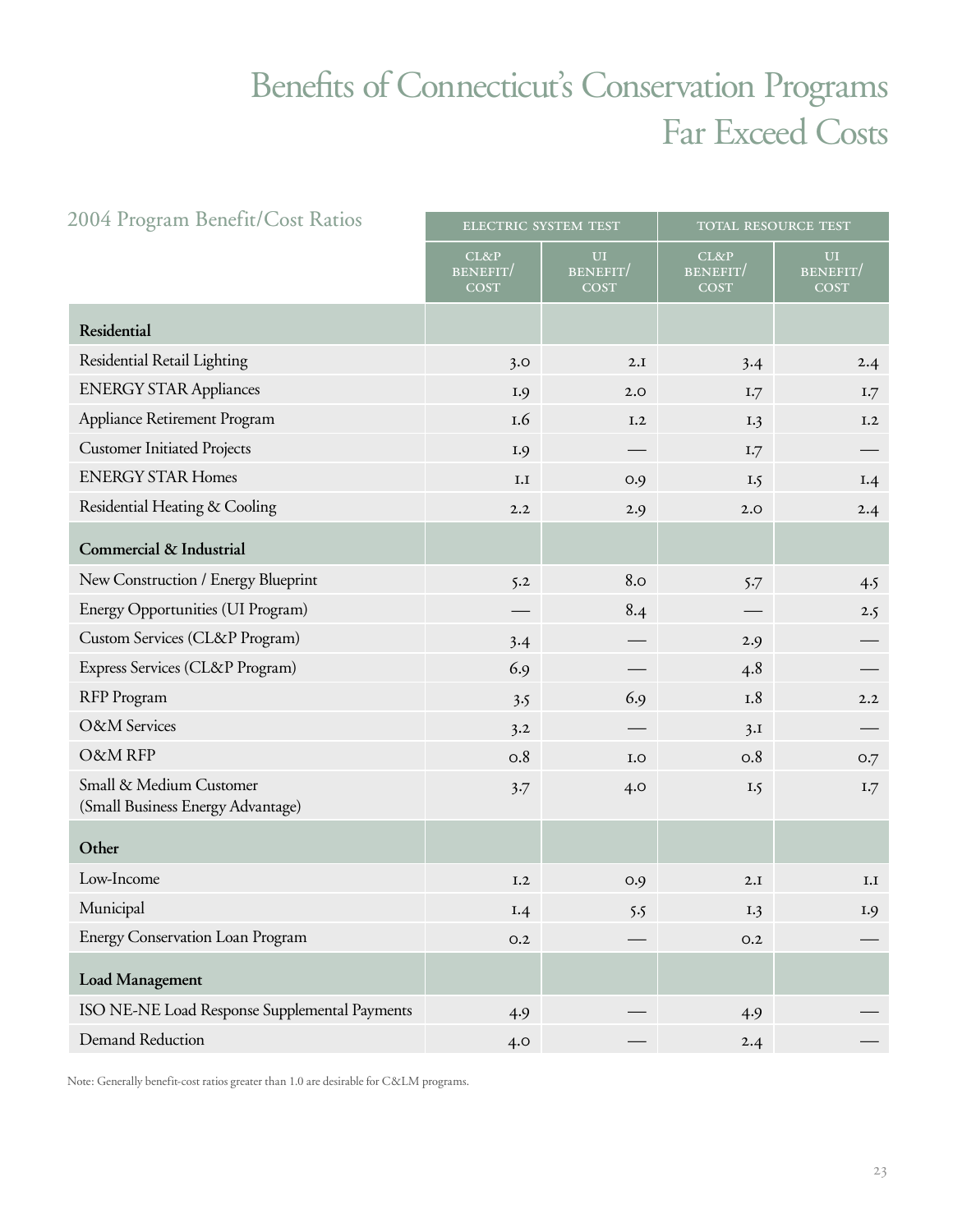## CL&P C&LM Program Summary for 2004 - residential programs

| Programs                                         | <b>Target Market</b>                                                                                                                                      | Incentive                                                                                                                                                                                                         | <b>Program Features</b>                                                                                                                                                            |
|--------------------------------------------------|-----------------------------------------------------------------------------------------------------------------------------------------------------------|-------------------------------------------------------------------------------------------------------------------------------------------------------------------------------------------------------------------|------------------------------------------------------------------------------------------------------------------------------------------------------------------------------------|
| ENERGY STAR®<br>Retail Products*                 | All residential customers with<br>special promotions in SWCT.                                                                                             | Point of sale retail promotions, special events<br>and a mail order component. Designed to<br>influence customer buying decisions for<br>energy-efficient bulbs and fixtures.                                     | Promotion and education of ENERGY STAR<br>lighting products to residential customers and<br>retailers.                                                                             |
| Appliance Retirement<br>$Program*$               | Residential customers in<br>SWCT.                                                                                                                         | Free pick-up of working inefficient<br>refrigerators, room air conditioners and<br>dehumidifiers. Retail component will have<br>rebates to replace existing/working units with<br>an ENERGY STAR model.           | Promotion and education of ENERGY STAR<br>appliances to residential customers in SWCT.                                                                                             |
| <b>Residential Customer</b><br>Initiated Program | Any customer, group or<br>organization who contracts<br>with CL&P for an approved<br>residential project with a<br>minimum \$50,000 incentive<br>request. | Incentives are intended to be market driven in<br>that bidders (or potential participants) request<br>the incentive level that is needed to implement<br>a retrofit or a replacement energy-efficient<br>project. | Competitive procurement of bids from<br>residential customers, ESCO's, and trade allies<br>for implementation.                                                                     |
| Residential New<br>Construction*                 | Newly constructed homes.                                                                                                                                  | Incentives for high efficiency HVAC<br>equipment, home performance and energy-<br>efficient lighting products.                                                                                                    | Builder training, home inspections and<br>rebates for electric energy-saving equipment<br>and measures.                                                                            |
| Residential Heating<br>& Cooling*                | SWCT residential customers<br>installing central air<br>conditioning.                                                                                     | Prescriptive incentives for installing energy-<br>efficient central air conditioners and heat<br>pumps. Additional incentives for these<br>systems if they are performance tested.                                | Seminars for installation contractors and<br>equipment incentives for installation of<br>energy-efficient central air conditioning or<br>heat pumps.                               |
| $e$ esmarts <sup>TM*</sup>                       | Boards of Education, school<br>principals, teachers, and parents<br>as a way of reaching and<br>educating Connecticut youth<br>about energy efficiency.   | Free curriculum, complete with teacher's<br>guide and student resources. Includes train-<br>the-trainer seminars.                                                                                                 | Develop an energy conservation ethic among<br>students encouraging both students and<br>their parents to incorporate energy-efficient<br>practices in their schools and homes.     |
| <b>Residential Audits</b>                        | Non-low-income residential<br>customers using electric or oil<br>heat.                                                                                    | Free audits.                                                                                                                                                                                                      | On-site home energy audits, including low-<br>cost, unbiased energy efficiency information.<br>Cost-effective lighting and electric water<br>heating measures may also be offered. |
| <b>Energy Conservation</b><br>Loan Program*      | Owners of single and multi-<br>family buildings, having an<br>average annual income below<br>150% of the median income<br>in CT.                          | Low interest loans for residential energy<br>conservation work.                                                                                                                                                   | State administered loans granted to<br>finance energy conservation measures and<br>installations.                                                                                  |
| Low-Income*<br>(WRAP)                            | Existing low-income residents<br>with incomes at or below 200%<br>of the Federal poverty guideline.                                                       | Full incremental cost of conservation<br>measures.                                                                                                                                                                | Provides thermal weatherization, efficient<br>lighting, domestic hot water measures,<br>heating system repairs and the replacement of<br>high energy use refrigerators.            |

Call **1-877-602-SAVE** for additional information.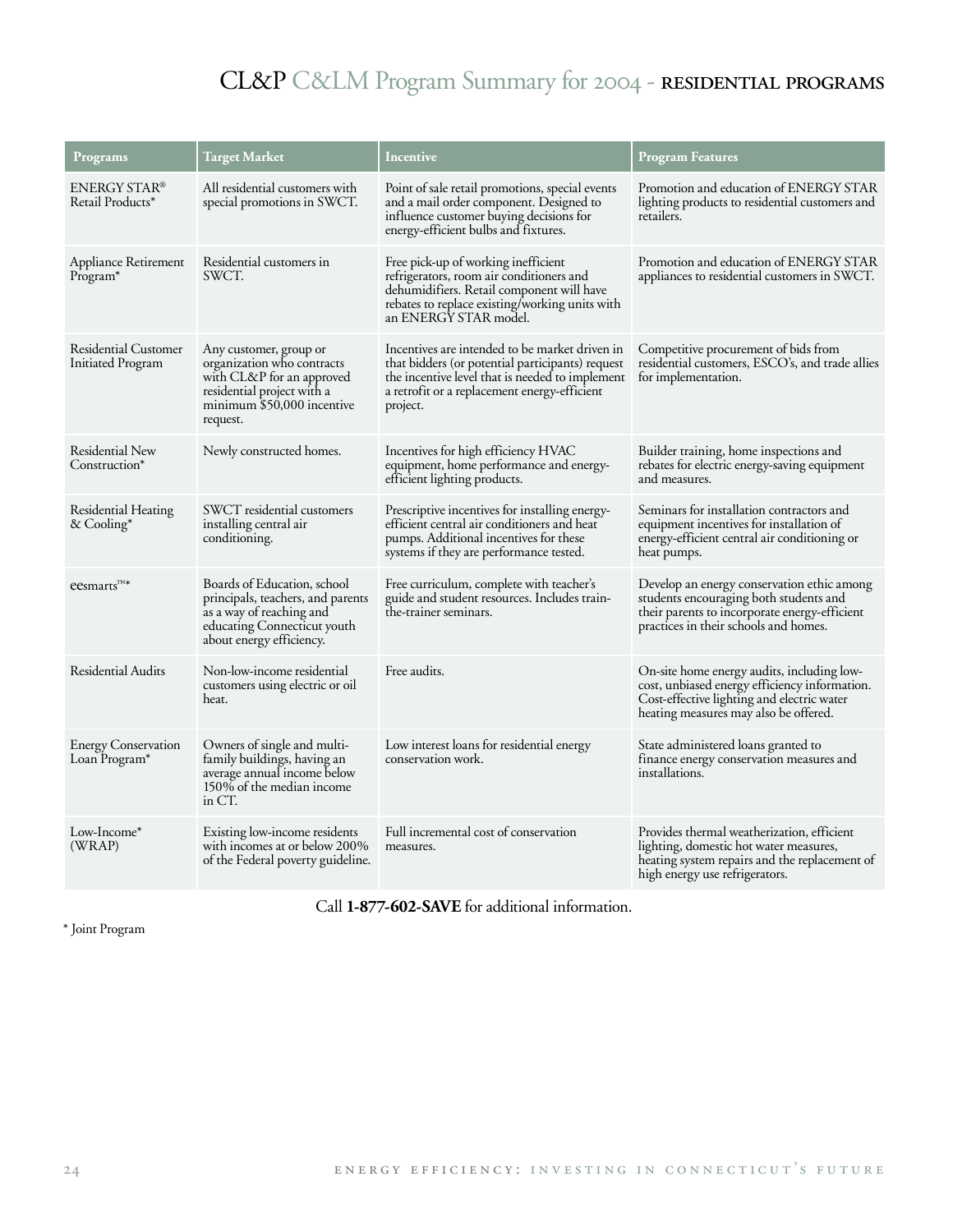## CL&P C&LM Program Summary for 2004 - commerical & industrial programs

| Programs                                                                                          | <b>Target Market</b>                                                                                                                                                                                                  | <b>Incentive</b>                                                                                                                                                                                                     | <b>Program Features</b>                                                                                                                                                                                                                                                                                          |
|---------------------------------------------------------------------------------------------------|-----------------------------------------------------------------------------------------------------------------------------------------------------------------------------------------------------------------------|----------------------------------------------------------------------------------------------------------------------------------------------------------------------------------------------------------------------|------------------------------------------------------------------------------------------------------------------------------------------------------------------------------------------------------------------------------------------------------------------------------------------------------------------|
| C&I New<br>Construction*                                                                          | New commercial & industrial<br>buildings, planned remodeling,<br>large renovation projects.                                                                                                                           | Between 50% - 100% of incremental cost.                                                                                                                                                                              | Equipment, system and design incentives<br>for installation of energy-efficient electric<br>measures.                                                                                                                                                                                                            |
| <b>Custom Services</b>                                                                            | All C&I customers.                                                                                                                                                                                                    | Typically 100% of incremental cost<br>(prescriptive or "Upgrade" incentives) or 50%<br>of installed cost ("Add-On" incentives) Retro-<br>fit incentives being developed.                                             | Focused studies for customers who have a<br>specific project in mind. Incentives are paid<br>for those measures that are cost-effective.<br>Implementation is by the customer.                                                                                                                                   |
| <b>Express Service</b>                                                                            | All C&I customers.<br>Lighting – up to $350 \text{ kW}$<br>Motors – up to 200 hp<br>$\text{HVAC}$ – up to 30 tons                                                                                                     | Incentives are prescriptive and typically pay<br>100% of the incremental cost.                                                                                                                                       | Simple, expeditious application process.                                                                                                                                                                                                                                                                         |
| $C&I RFP*$                                                                                        | C&I customers greater than 350<br>kW & residential customers.                                                                                                                                                         | Bidder requests incentive as part of<br>competitive process.                                                                                                                                                         | Competitive procurement of bids from C&I<br>customers, ESCO's, and trade allies for<br>studies and implementation.                                                                                                                                                                                               |
| O&M Services                                                                                      | All C&I customers.                                                                                                                                                                                                    | Up to 50% of installed cost.                                                                                                                                                                                         | The company's incentive level for the 52<br>towns in SWCT will be increased to 100%.<br>In the areas outside of these 52 towns the<br>incentive levels will remain at 50%.                                                                                                                                       |
| $O$ &M RFP*                                                                                       | All C&I customers.                                                                                                                                                                                                    | Program provides information and training.<br>Direct incentives will result from the energy<br>efficiency projects that are developed.                                                                               | Implementation of two, third party programs<br>which will lead to sustained energy savings in<br>facility O&M.                                                                                                                                                                                                   |
| <b>Small Business Energy</b><br>Advantage*                                                        | All C&I customers - up to 100<br>KW of average peak demand.                                                                                                                                                           | Prescriptive Incentives:<br>Lighting – Capped at 50% of installed cost<br>HVAC – Prescriptive O&M Incentives<br>Refrigeration - Capped at 50% of installed<br>cost.                                                  | On-site assessment and installation of<br>cost-effective electric energy measures.<br>Zero-percent financing available to qualified<br>customers.                                                                                                                                                                |
| <b>Community Based</b><br>Program*                                                                | Residential and C&I<br>customers, government officials,<br>educational groups, economic<br>development organizations,<br>business groups, retailers, trade<br>allies and civic organizations<br>with the town $(s)$ . | Financial incentives are provided through<br>other C&LM programs.                                                                                                                                                    | To increase energy efficiency awareness<br>throughout the communities, increasing<br>its participation in all of the Companies'<br>conservation programs and to transform the<br>Communities from passive consumers of<br>energy to active participants in selling the<br>benefits of wise resource utilization. |
| Municipal                                                                                         | All Connecticut municipal<br>buildings in non-Urban Act<br>cities and towns, distressed cities<br>and Urban Act cities & towns.                                                                                       | Between 50% - 75% of installed cost.                                                                                                                                                                                 | Installation of all cost-effective electric energy<br>conservation measures.                                                                                                                                                                                                                                     |
| Connecticut Hospitals<br>Association Loan                                                         | The 31 acute care hospitals in<br>Connecticut.                                                                                                                                                                        | No-interest loans for energy efficiency<br>projects.                                                                                                                                                                 | Energy efficiency opportunities, options and<br>recommendations as well as no-interest loans<br>for energy-efficiency projects.                                                                                                                                                                                  |
| Conservation &<br>Load Management<br>Financing Program <sup>*</sup><br>(Pending DPUC<br>Approval) | Three distinct groups of<br>customers; small business;<br>municipalities; and residential<br><b>Customer Initiated Projects</b><br>participants.                                                                      | Offer zero-percent financing so that the<br>customer's share of project cost can be paid in<br>tandem with their utility bill.                                                                                       | Provide zero-percent or interest free financing<br>to Small Business and Municipal customers<br>and participants of CL&P's Residential<br>Customer Initiated Projects program enabling<br>these customers to implement cost-effective,<br>energy-efficient projects.                                             |
| Small Industrial<br>Conservation Loan                                                             | Smaller industrial customers,<br>defined as less than 100<br>employees.                                                                                                                                               | Interest-free loan.                                                                                                                                                                                                  | Interest-free loan at \$5,000 minimum up to<br>a maximum of \$100,000 per customer for<br>energy-efficient equipment replacements only.                                                                                                                                                                          |
| ISO-NE Load<br>Response Program<br>Support*                                                       | All C&I customers with at least<br>100 kW of curtailable load.                                                                                                                                                        | Supplemental payments made to Demand<br>Response enrollment located in SWCT. The<br>focus of the 2004 efforts will be maintaining<br>a reduced number of 2003 participants as<br>opposed to expansion of enrollment. | Maintain the ability, of existing participants,<br>to reduce load during periods of system<br>capacity deficiency.                                                                                                                                                                                               |
| Demand Reduction*                                                                                 | C&I customers that are able<br>and willing to control kW<br>demand at peak times through<br>monitoring and control.                                                                                                   | Incentives for qualifying projects will be the<br>lesser of \$500/kW or 50% of installed cost<br>in SWCT and \$300/kW or 50% of installed<br>cost outside of SWCT.                                                   | Incentives for cost effective projects which<br>provide peak load kW (or kW and kWh)<br>reductions in Commercial, Industrial and<br>large residential complex applications.                                                                                                                                      |

Call **1-877-602-SAVE** for additional information.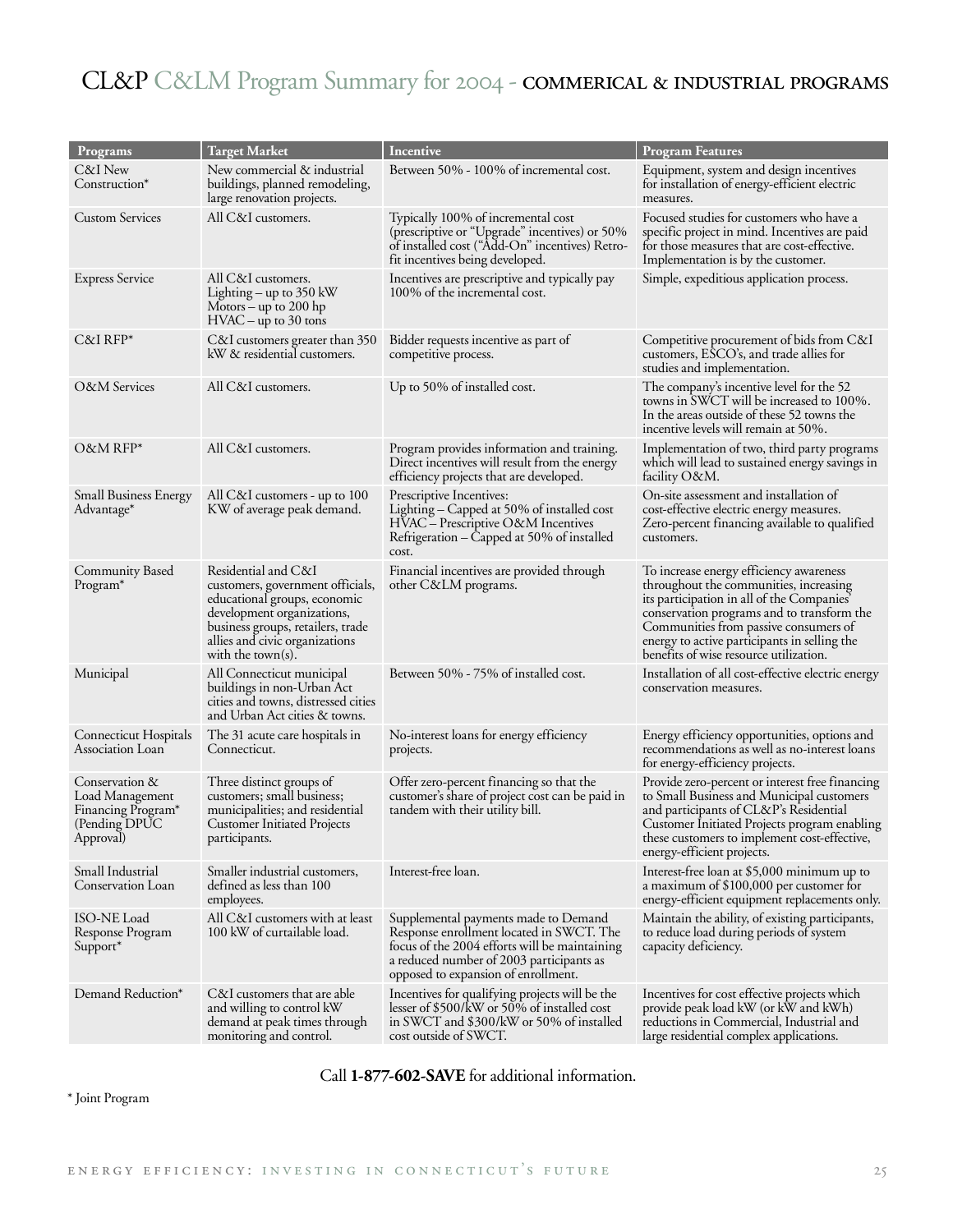## UI C&LM Program Summary for 2004 - RESIDENTIAL PROGRAMS

| Programs                                                          | <b>Target Market</b>                                                                                       | Incentive                                                                                                                                                                                                                          | <b>Program Features</b>                                                                                                                                                                            |
|-------------------------------------------------------------------|------------------------------------------------------------------------------------------------------------|------------------------------------------------------------------------------------------------------------------------------------------------------------------------------------------------------------------------------------|----------------------------------------------------------------------------------------------------------------------------------------------------------------------------------------------------|
| <b>ENERGY STAR®</b><br><b>Retail Products</b><br>$(Appliances)^*$ | All residential customers.                                                                                 | Incentives for the purchase of pool pump<br>timers, qualifying ENERGY STAR clothes<br>washers, and room AC; special promotions<br>and/or training and education for clothes<br>washers, room AC, refrigerators and<br>dishwashers. | Promotion, training and education of energy-<br>efficient appliances to retailers and consumers.                                                                                                   |
| ENERGY STAR<br>Retail Products<br>(Lighting)*                     | All residential customers.                                                                                 | Incentives to influence customer buying<br>decisions at point of purchase, special<br>promotions.                                                                                                                                  | Promotion and education of ENERGY STAR<br>lighting products to residential customers and<br>retailers.                                                                                             |
| Residential New<br>Construction*                                  | New Homes.                                                                                                 | Incentives for ENERGY STAR lighting<br>fixtures, energy star appliances, and HVAC;<br>building certification.                                                                                                                      | National energy efficiency campaign to<br>help home builders and buyers design and<br>construct homes that use less energy.                                                                        |
| Residential Central<br>A/C Program*                               | All residential customers.                                                                                 | Prescriptive incentives for installing energy-<br>efficient central air conditioners and heat<br>pumps, contractor incentive for providing<br>basic commissioning data.                                                            | Promotion, training and education on<br>qualifying high-efficiency equipment<br>and installation; instruction on basic<br>commissioning process.                                                   |
|                                                                   | Appliance Retirement* All residential customers.                                                           | Stand-alone customer-initiated and retailer<br>co-op retirement, room AC turn-in based<br>program featuring demanufacturing service,<br>room AC and retailer co-op refrigerators,<br>enhanced incentives.                          | Convenient disposal of old appliances in<br>conjunction with education, training and<br>promotion of energy saving ENERGY STAR<br>replacement appliances.                                          |
| SmartLiving™ Center*                                              | Key market includes<br>homeowners, homebuyers,<br>architects, builders, and<br>designers and trade allies. | Provide technical assistance, training,<br>information and education to consumers,<br>students and trade allies to increase their<br>awareness and adoption of energy efficiency<br>products and practices.                        | SmartLiving' Centers serve as high profile,<br>centrally located facilities for educational<br>tours, training sessions and other special<br>events.                                               |
| Low-Income*<br>(UI HELPS)                                         | Low-income residents.                                                                                      | Full cost of conservation measures.                                                                                                                                                                                                | Provides weatherization, efficient lighting<br>and refrigerators to low-income residential<br>customers. Coordinates community agencies<br>funding and service.                                    |
| $\mathrm{cesmarks}^{\mathrm{TM}*}$<br>(K-12 Education)            | Grades K-12 throughout UI's<br>service territory.                                                          | Free curriculum, complete with teacher's<br>guide and student resources. Includes train-<br>the-trainer seminars.                                                                                                                  | Offers a complete, ready to use curriculum<br>for professional educators to teach students<br>the fundamentals of energy efficiency<br>while incorporating math and science skill<br>requirements. |
| Community Based<br>Program*                                       | Shelton, Ansonia and Derby<br>with continued support of<br>Hamden.                                         | Incentives are those offered via UI's other<br>C&LM programs.                                                                                                                                                                      | The program increases the community's<br>adoption of energy efficiency measures and<br>educates and encourages citizens to make wise<br>energy decisions.                                          |

Call **1-877-WISE-USE** for additional information.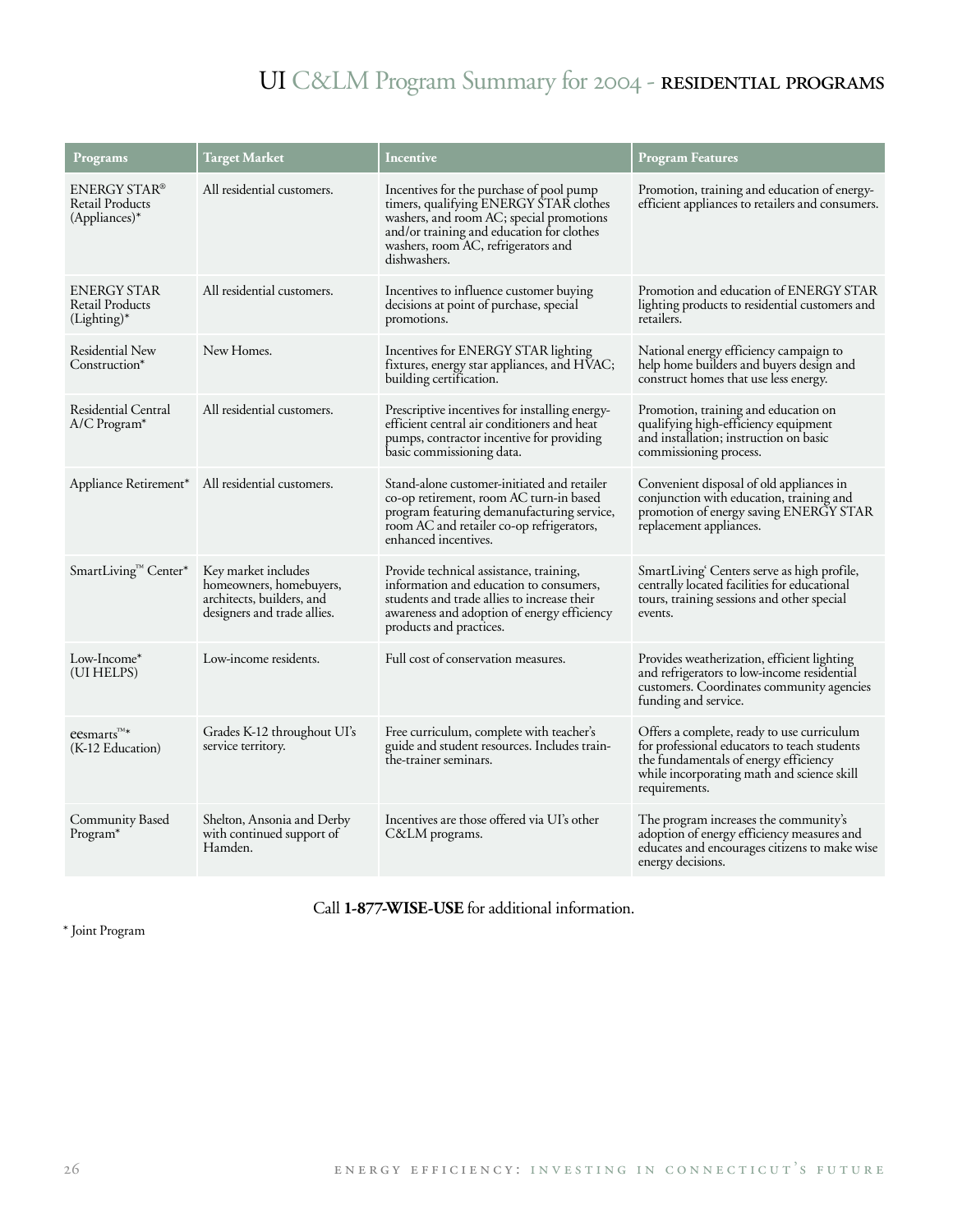## UI C&LM Program Summary for 2004 - commerical & industrial programs

| Programs                                           | Target Market                                                                               | Incentive                                                                                                                                                    | <b>Program Features</b>                                                                                                                                                                                                                                                                                                                                                  |
|----------------------------------------------------|---------------------------------------------------------------------------------------------|--------------------------------------------------------------------------------------------------------------------------------------------------------------|--------------------------------------------------------------------------------------------------------------------------------------------------------------------------------------------------------------------------------------------------------------------------------------------------------------------------------------------------------------------------|
| <b>Energy Blueprint</b><br>$(EB)^*$                | Commercial, industrial,<br>institutional and governmental<br>building projects              | Cash incentives up to 90% of incremental<br>costs                                                                                                            | Program encourages builders, owners and<br>developers to install energy-efficient lighting,<br>HVAC and envelope measures that exceed<br>current building codes.                                                                                                                                                                                                         |
| <b>Energy Opportunities</b><br>(EO)                | Commercial, industrial,<br>institutional, and governmental<br>customers                     | Cash incentives up to 30% of project cost                                                                                                                    | Program encourages customer to retrofit their<br>facilities with cost effective energy-efficient<br>equipment and technologies. Services are<br>designed to meet the needs of the individual<br>customer.                                                                                                                                                                |
| <b>Small Business Energy</b><br>Advantage*         | All C&I customers up to 100<br>kW of average peak demand                                    | Prescriptive incentives up to 50% for lighting,<br>refrigeration controls and other measures;<br>zero-percent financing available to qualified<br>customers. | Direct services that include energy assessment<br>and installations measures by third party<br>program participants.                                                                                                                                                                                                                                                     |
| $C&I$ RFP*                                         | Residential and C&I projects<br>with a total savings greater than<br>100 kW or 100,000 kWh. | Bidders request incentive as part of<br>competitive process.                                                                                                 | Competitive procurement of bids from<br>customers, ESCO's and trade allies for studies<br>and project implementation.                                                                                                                                                                                                                                                    |
| O&M RFP*                                           | Large C&I Customers                                                                         | Based on specific nature of each proposal.<br>Company will favor cost sharing with other<br>parties.                                                         | Improvement to maintenance or building<br>operations using effective means or new<br>approaches.                                                                                                                                                                                                                                                                         |
| Municipal Energy                                   | Municipal Buildings                                                                         | Energy Blueprint and Energy Opportunity<br>Program incentives are used.                                                                                      | Program features are similar to EB and EO,<br>but are specifically directed at the obstacles<br>confronting municipal customers.                                                                                                                                                                                                                                         |
| Demand Reduction*                                  | All C&I customers                                                                           | Cash incentives up to \$500/kW for reducing<br>peak demand.                                                                                                  | Program incentives are offered through the<br>existing EB, EO framework. Incentives<br>are available for installing load reducing<br>technologies such as thermal storage,<br>dimmable ballasts and building automation<br>systems. Program contains an educational<br>component emphasizing the benefits of<br>changing consumption patterns and time-of-<br>use rates. |
| <b>ISO-NE Load</b><br>Response Program<br>Support* | All C&I customers with at least<br>100 kW of curtailable load.                              | Supplemental Payments made to Demand<br>Response enrollment located in SWCT.                                                                                 | Maintain the ability of existing participants to<br>reduce load during periods of system capacity<br>deficiency.                                                                                                                                                                                                                                                         |

Call **1-877-WISE-USE** for additional information.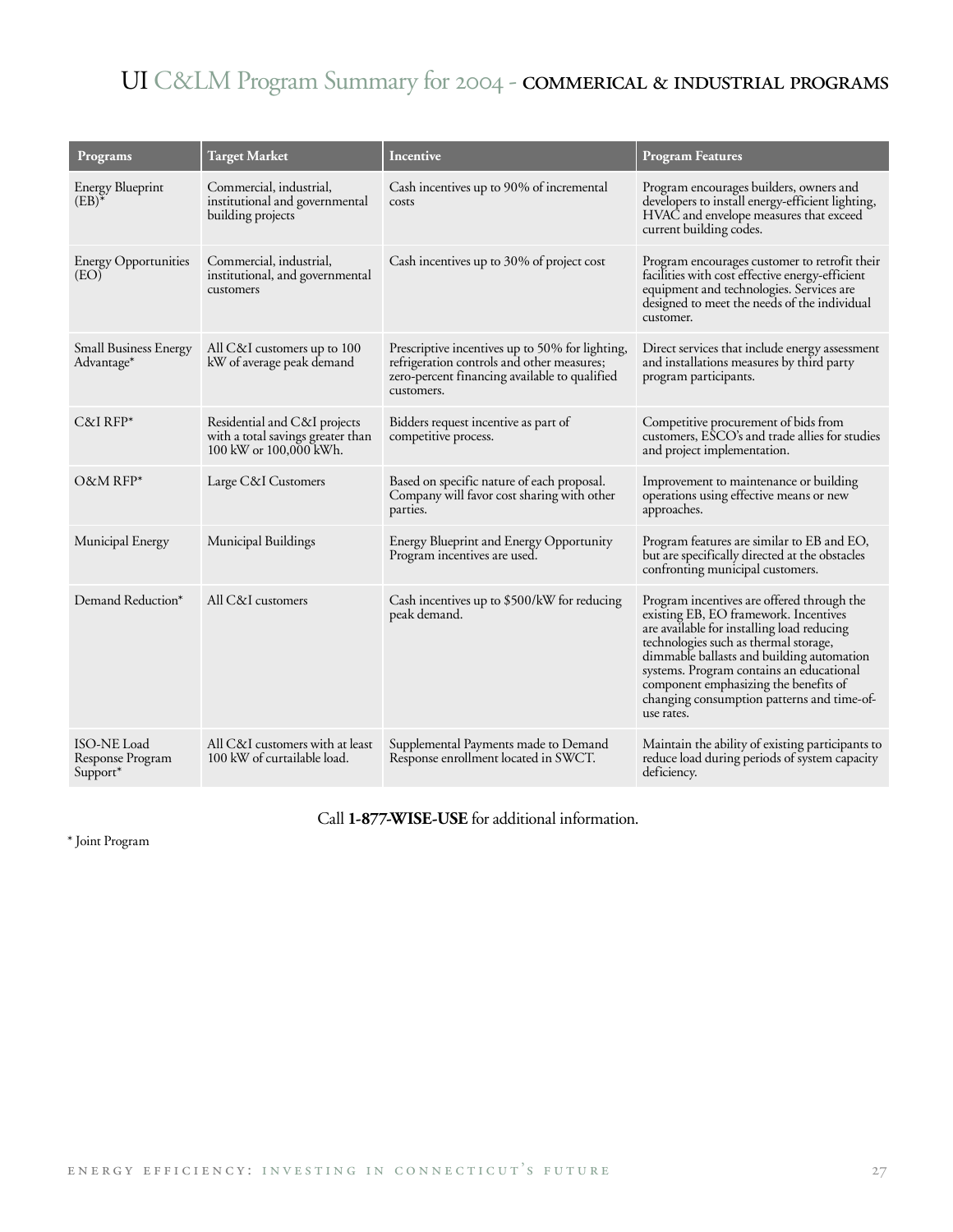*The ECMB has worked to link expenditures of program funds to important public policy goals such as reducing electricity demand, improving air quality and promoting economic development.*

# Energy Conservation Management Board Goals and Objectives

The overall goal of the State's conservation efforts is to advance the efficient use of energy, reduce air pollution and negative environmental impacts and to promote economic development and energy security in Connecticut.

- The Legislature created the Energy Conservation Management Board. CGS § 16-245m.
- The ECMB advises the Department of Public Utility Control and the State's electric distribution companies in their formulation of energy conservation and load management programs as well as market transformation plans.
- Under the Act, electric customers of The Connecticut Light and Power Company and The United Illuminating Company fund these programs in Connecticut through a 0.3 cents per kWh charge on their electric bills.
- The statutory mission of the ECMB is to advise and assist CL&P and UI in the development and implementation of comprehensive and cost-effective energy conservation and market transformation programs. CL&P and UI administer the programs under the guidance of the ECMB with the DPUC having final approval of program plans and budgets.

*From its genesis, the ECMB has recognized that these are consumer funds, imposing a special obligation of care on their expenditure. The ECMB has worked to link expenditures of program funds to important public policy goals such as reducing electricity demand, improving air quality and promoting economic development.*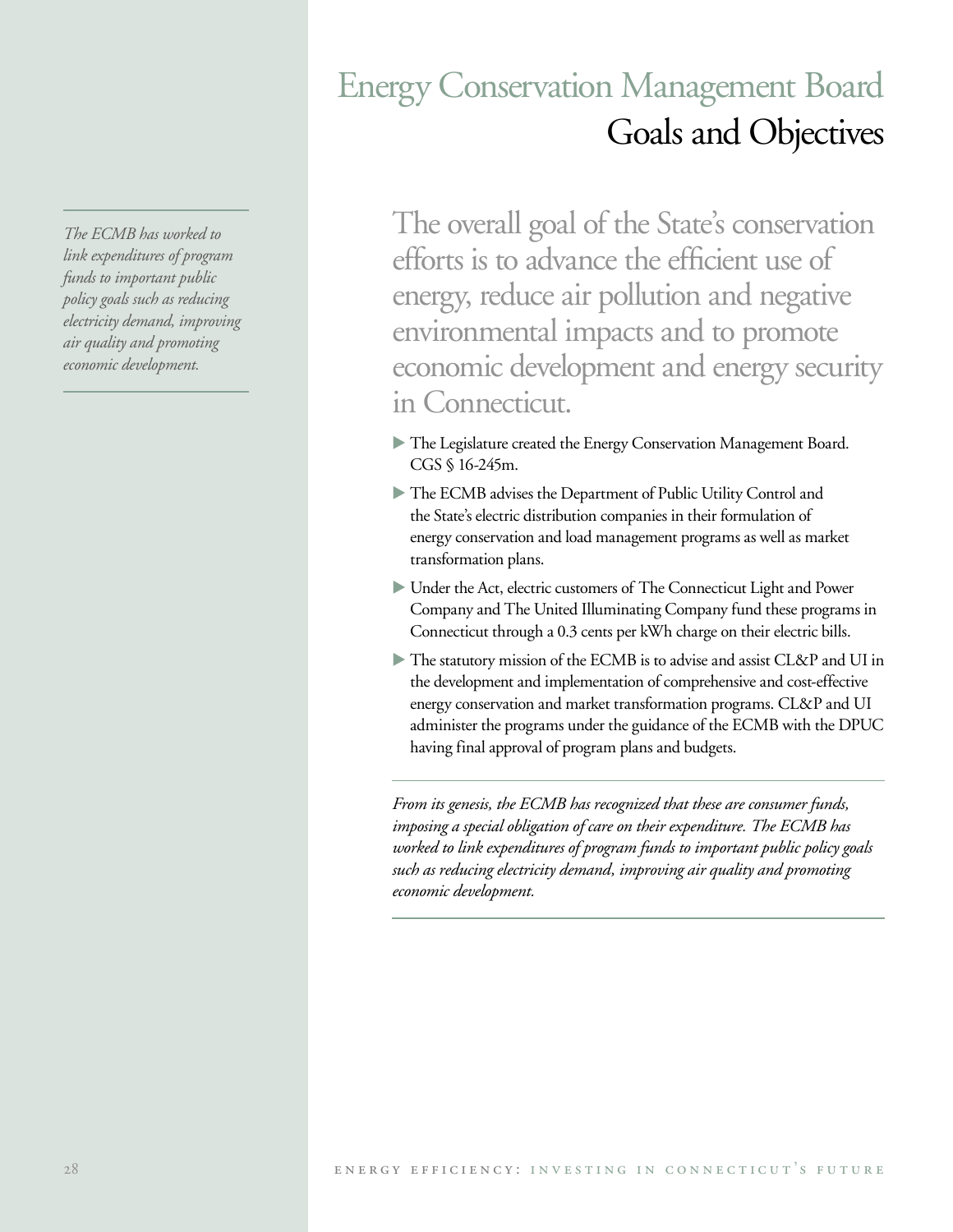# Energy Conservation Management Board Members

#### **SHIRLEY BERGERT**

*Connecticut Legal Services, Inc.* P.O. Box 258 Willimantic, CT 06226

#### **CHRISTOPHER JAMES**

*Department of Environmental Protection* 79 Elm Street Hartford, CT 06106-5127

#### **RICHARD BLUMENTHAL**

*Attorney General* **MICHAEL WERTHEIMER** *Designee Assistant Attorney General* Office of the Attorney General 10 Franklin Square New Britain, CT 06051

#### **ANTHONY MARONE**

*The United Illuminating Company* 157 Church Street New Haven, CT 06510

#### **LOUISE E. DICOCCO-BEAUTON**

*Greater New Haven Chamber of Commerce* 900 Chapel St., 10th Floor New Haven, CT 06510

#### **KEVIN MAROTTA**

*Middlesex County Chamber of Commerce* 393 Main Street Middletown, CT 06457

#### **ROBERT EARLEY**

*Connecticut Business & Industry Association* 350 Church Street Hartford, CT 0610

#### **JOHN H. MUTCHLER**

*The Connecticut Light & Power Company* P. O. Box 270 Hartford, CT 06141

#### **JEFF GAUDIOSI**

**FRANK J. JOHNSON** *Manufacturing Alliance of Connecticut* 1525 Hamilton Avenue Waterbury, CT 06706

#### **DANIEL L. SOSLAND**

*Environment Northeast* 28 Grand Street Hartford, CT 06106

#### **MARY J. HEALEY**

*Consumer Counsel* **RICHARD STEEVES**

*Designee* 10 Franklin Square New Britain, CT 06051